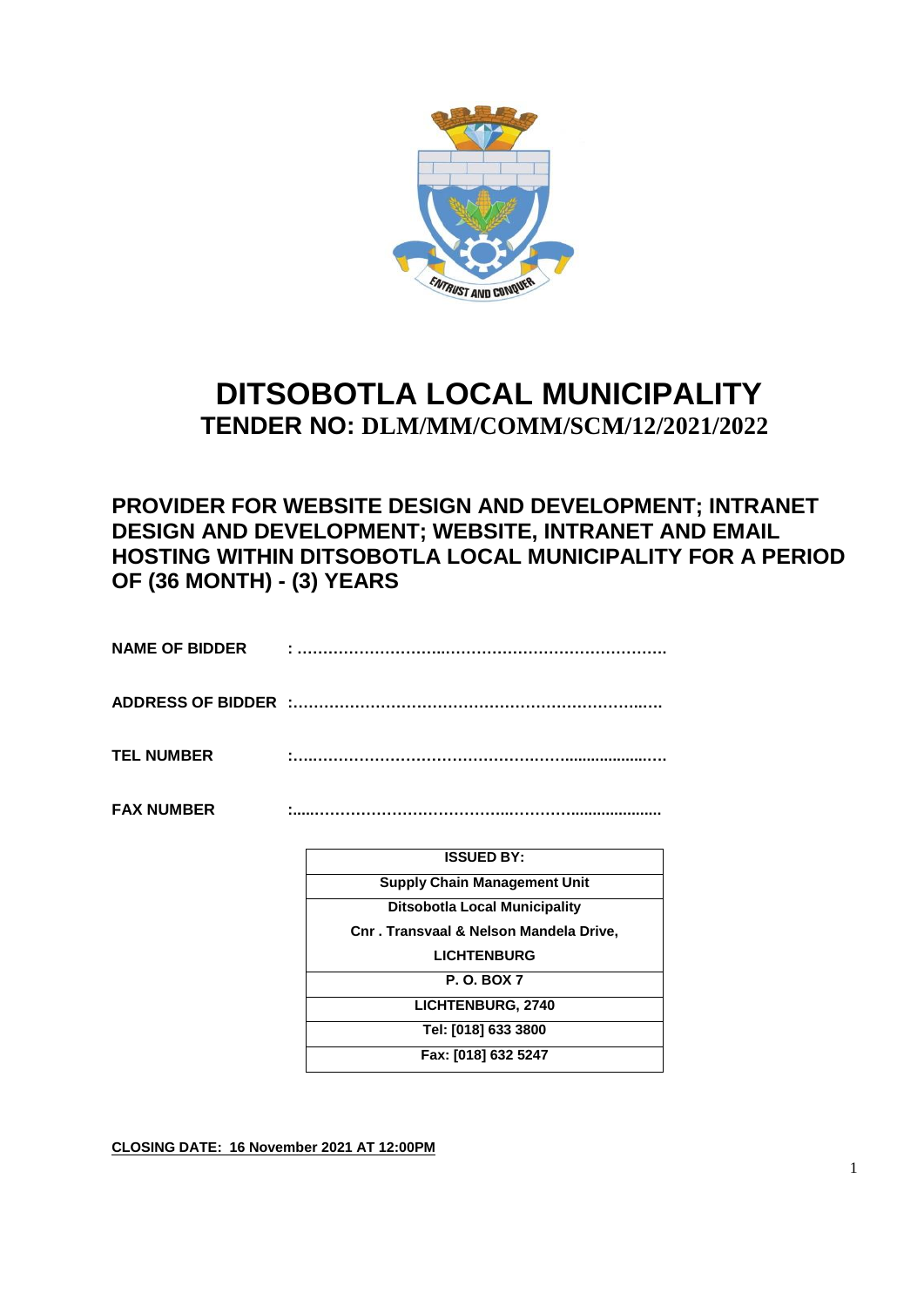# **CONTENTS OF THIS DOCUMENT**

#### PAGE(S) and the contract of the contract of the contract of the contract of the contract of the contract of the contract of the contract of the contract of the contract of the contract of the contract of the contract of th

|                                     | 5  |
|-------------------------------------|----|
| • CLOSING DATE<br>• TENDER VALIDITY |    |
|                                     | 6  |
|                                     |    |
| TERMS OF REFERENCE / SCOPE OF WORK  | 9  |
|                                     | 14 |
|                                     | 30 |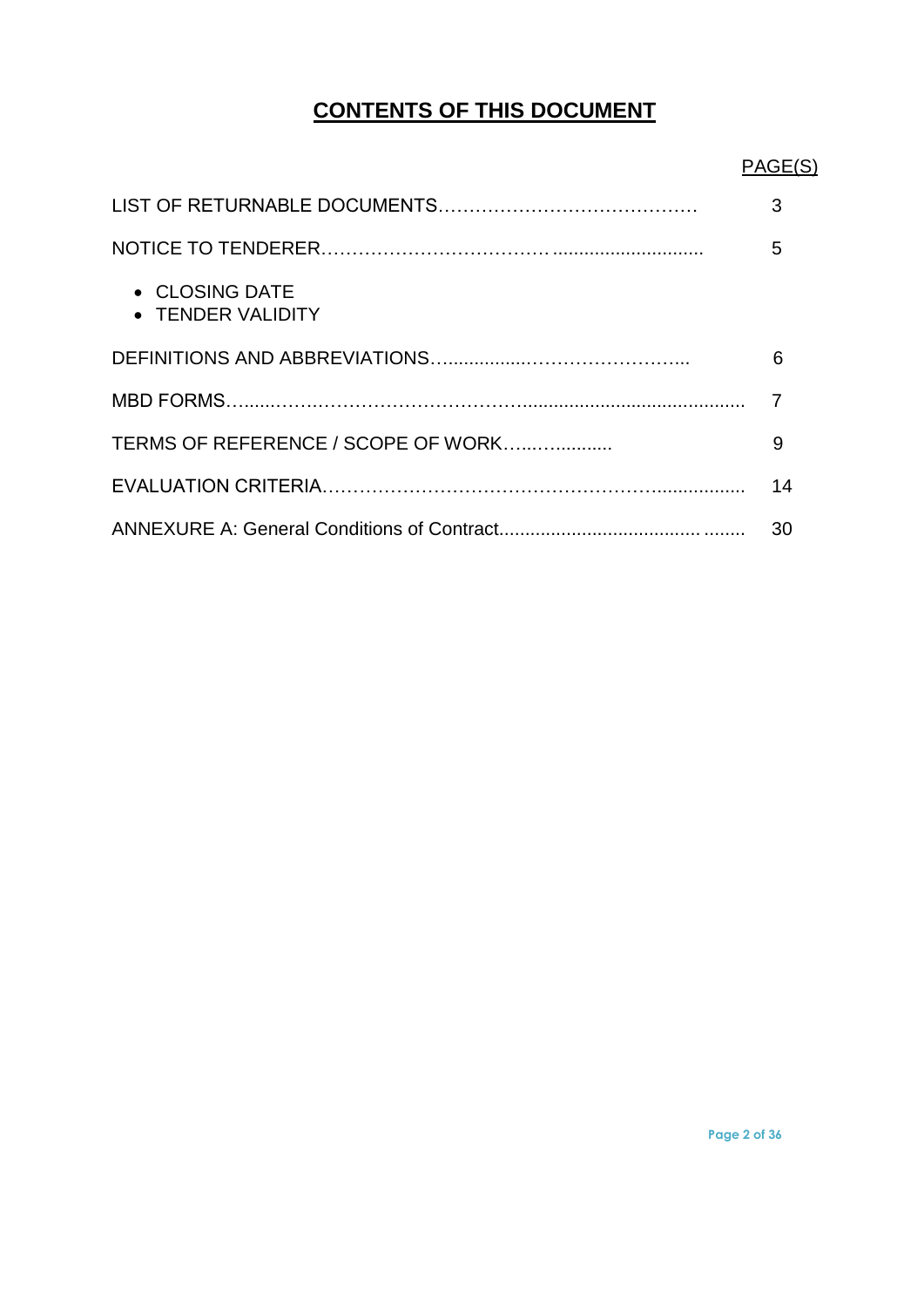#### **LIST OF RETURNABLE DOCUMENTS**

a) Proof of Central Suppliers Database (CSD) registration

b) C.K Document

c) Certified ID copies (of not more than three months) of company directors

d) Original & Valid BBBEE certificate or certified copy or sworn affidavit on a form issued by Department of Trade and Industry.

e) Joint Venture must submit valid consolidated BBBEE certificate or sworn affidavit

f) A signed Joint Venture Agreement (In case of a Joint Venture)

g) Recent Statement of Municipal rates and taxes or municipal service charges of every

Director Listed on the C.K Document not older than three months from the date issued and not owing more than three months (90 Days)

h) Recent Statement of Municipal rates and taxes or municipal service charges of the Company (Bidder) not older than three months from the date issued and not owing more than three months (90 Days)

i) Should a Company (Bidder) Lease a property, the lease agreement will replace the requirement on (h).

j) Should Directors be residing in rural areas, Letter from Tribal Authority confirming your stay in that Area

k) Should the Director not be responsible for rates and taxes but residing in an area where there is Municipal Services offered, the director should submit the Original

Affidavit from South African Police Service Confirming as such.

l) Should the Company (Bidder) be operating from the Same Address as the Director, an affidavit confirming such should be submitted.

m) Requirements from (g-l) should be submitted for J.V based on their applicability.

**NB:**

**1. Certified copies must have a date of certification and should be not older than six (6) months as at the close of the tender. (Should the copy not have the date of certification the tender will be regarded as non-responsive)**

**2. Only original stamp and signature will be accepted.**

**3. Copy of a certified document will be considered nonresponsive.**

**4. Should any of the returnable documents stated not be attached to this bid document, your bid will be declared invalid.**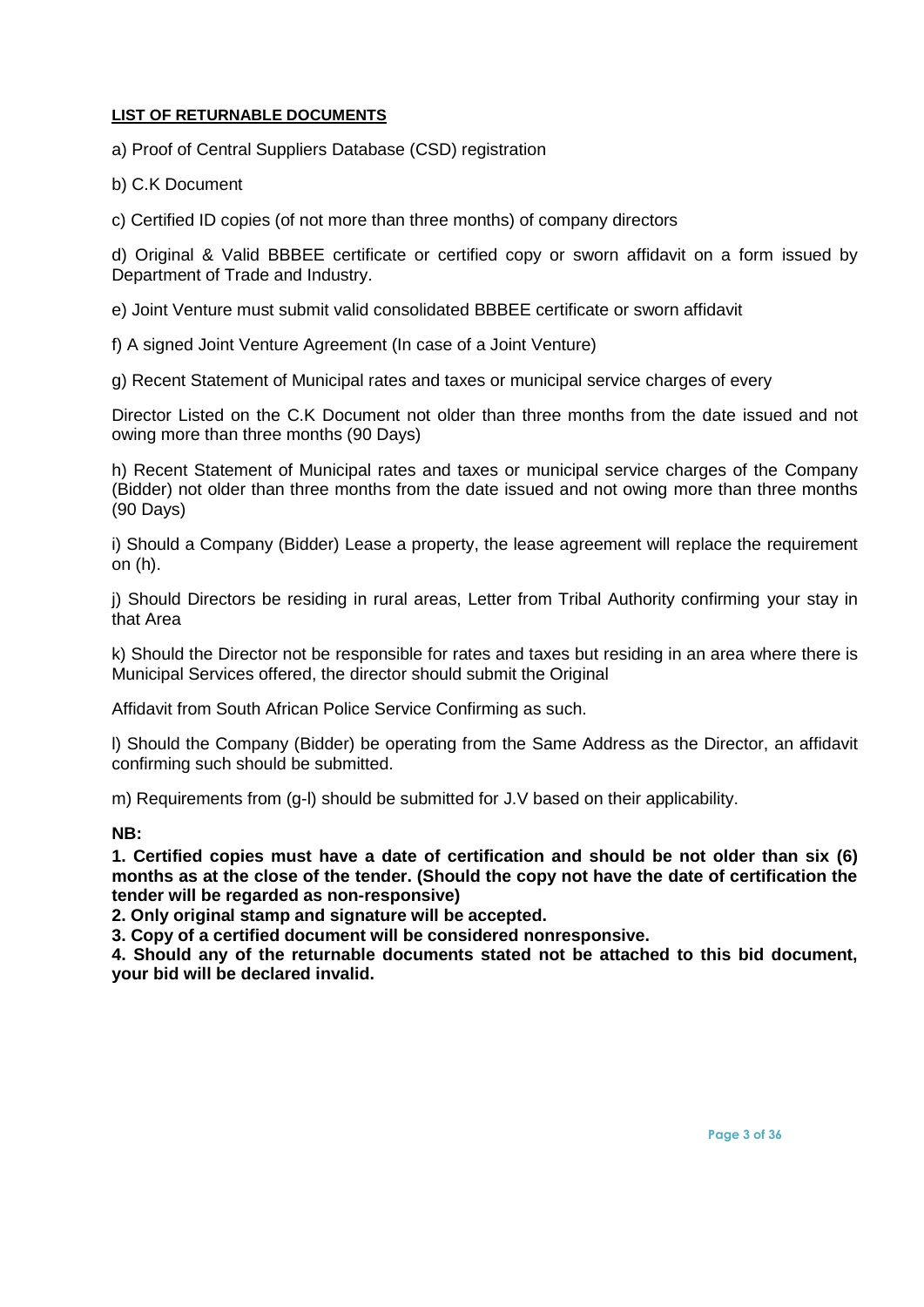#### **BID REQUIREMENTS**

1. Late bids will not be considered. Please note that bids are late if they are received after the closing date and time.

2. Bids will be valid for 90 days.

3. All prices must be quoted in South African currency and must be VAT Inclusive.

4. All stages / phases must be priced, failure to price all items will render your bid non-responsive.

5. All relevant forms attached to this bid document must be completed and signed in black ink where applicable by a duly authorised official. Use of tipex and pencil will not be acceptable.

6. Awarding of the bid will be subject to the Service Provider's express acceptance of the DLM Supply Chain Management general contract conditions.

7. The DLM and Service Provider will sign a Services Level Agreement upon Appointment.

8.Copyright in respect of all documents and data prepared or developed for the purpose of the project by the Service Provider shall be vested in DLM.

9. The successful Service Provider agrees to keep all records and information of or related to the project confidential and not disclose such records or information to any third party without the prior written consent of DLM.

10. Ditsobotla Local Municipality reserves the right to terminate the contract if there is clear evidence of non-performance and non-compliance with the contract.

11.The short-listed service providers may be required to do a presentation in person to the department; at their own cost should it be deemed necessary to do so.

12. The successful Service Providers will be informed about the outcome of the bid in writing after the bid has been finalized/ adjudicated

13. All proposals are to respond to requirements as per the Terms of Reference

14. All proposals should be clearly indexed and easy to read

15. DLM reserves the right to extend the closing date, award this bid in whole or in part or cancel or withdraw this bid in whole or in part.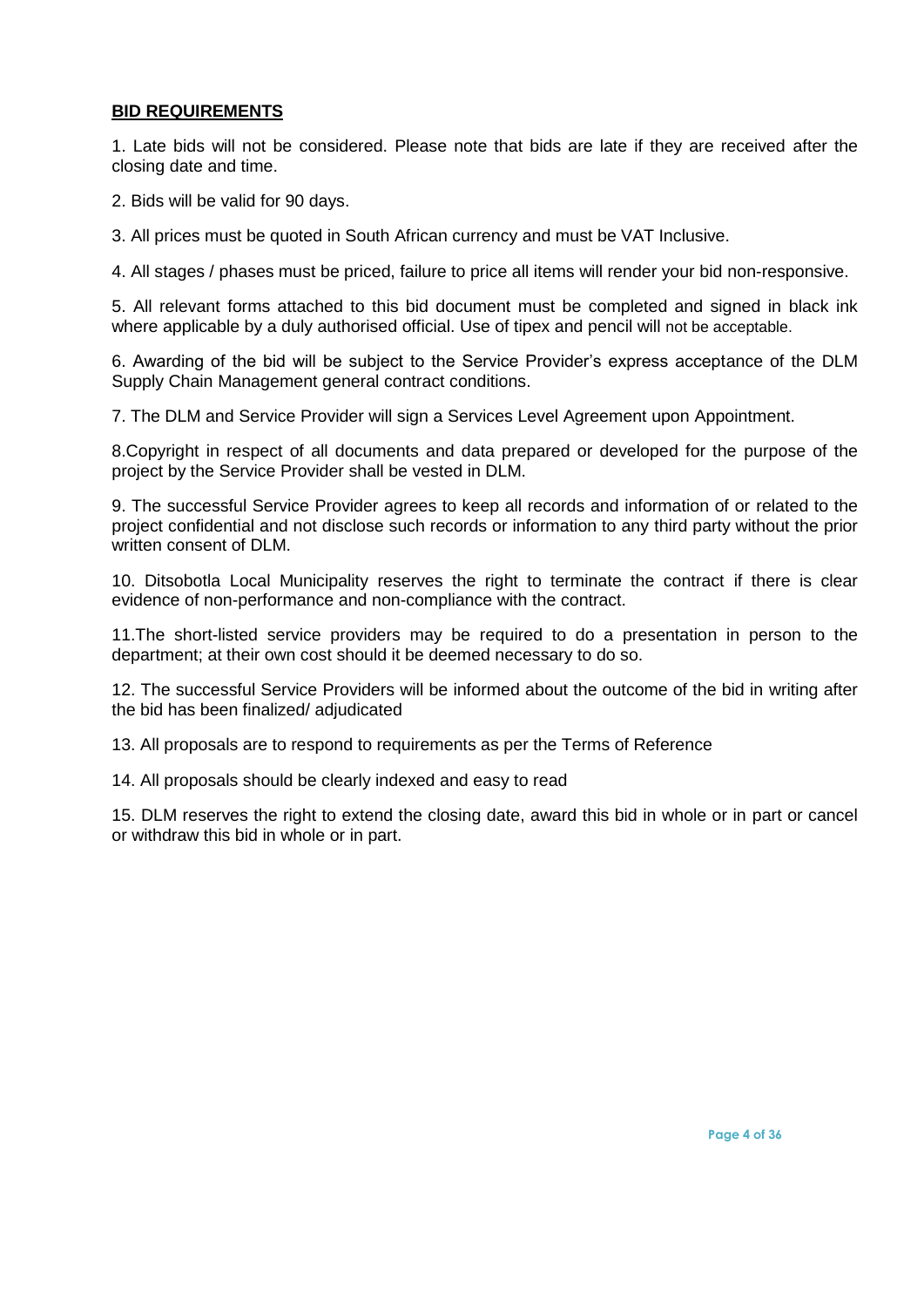



**■018-633 3800 – 633 3999**<br>Faks/Fax: 018-632 5247

# Plaaslike Munisipaliteit<br>Local Municipality

 $\boxtimes$ 7 Burgersentrum/Civic Centre Dr Nelson Mandela Rylaan/Drive Lichtenburg 2740

### **NOTICE OF TENDER**

#### **DESCRIPTION: WEBSITE DESIGN AND DEVELOPMENT; INTRANET DESIGN AND DEVELOPMENT; WEBSITE AND EMAIL HOSTING FOR DITSOBOTLA LOCAL MUNICIPALITY FOR A PERIOD OF THREE (3) YEARS.**

Technical inquiries about the tender may be addressed to Mr P Batsile at email: [pius864@gmail.com](mailto:pius864@gmail.com) or Telephone No.082 526 3616/ OR Mr K. Morifi at email, keke@ditsobotla.gov.za or Telephone, 072 550 3180, Ditsobotla Local Municipality, P O Box 7, Lichtenburg, 2740.

Inquiries regarding bidding procedures may be directed to Mrs. B.D Dube/Ms. S.S. Pakisi at scm@ditsobotla.gov.za/0760511282

Before submitting his/her tender, the tenderer shall fully acquaint himself/herself with all conditions and circumstances such as the nature of this contract, the special conditions of contract and all risks, matters and circumstances that could possibly influence his/her tender or have a bearing on the contract, and the tenderer shall accept full responsibility for the correctness and sufficiency of his tender.

#### **TENDER DOCUMENTS**

Tender documents will be available on e-tender (www.e-tender.gov.za).

#### **CLOSING TIME AND PLACE**

Tenders, completed as prescribed, shall be sealed in an envelope marked "**TENDER NUMBE WEBSITE DESIGN AND DEVELOPMENT; INTRANET DESIGN AND DEVELOPMENT; WEBSITE AND EMAIL HOSTING FOR**: **DLM/MM/COMM/SCM/12/2021/2022**: **DITSOBOTLA LOCAL MUNICIPALITY FOR A PERIOD OF THREE (3) YEARS** deposited in the tender box at the **Ditsobotla Local Municipality**, **Cnr Transvaal & Nelson Mandela Drive, Lichtenburg, 2740, First Floor, Room 12** to reach its destination not later than **12h00pm on August 2021**, when the tenders shall be opened in public.

The attention of tenderers is specifically drawn to the specific conditions of contract and the project specifications issued with the tender documents.

Bids will be adjudicated according to the Preferential Procurement Regulations 2017 using 80/20 points system. The municipality reserves the right to appoint one service provider.

This tender is valid for (90) ninety days

*Signed*

**\_\_\_\_\_\_\_\_\_\_\_\_\_\_\_\_\_\_\_ MR. T. SHEMA MUNICIPAL MANAGER**

**Page 5 of 36**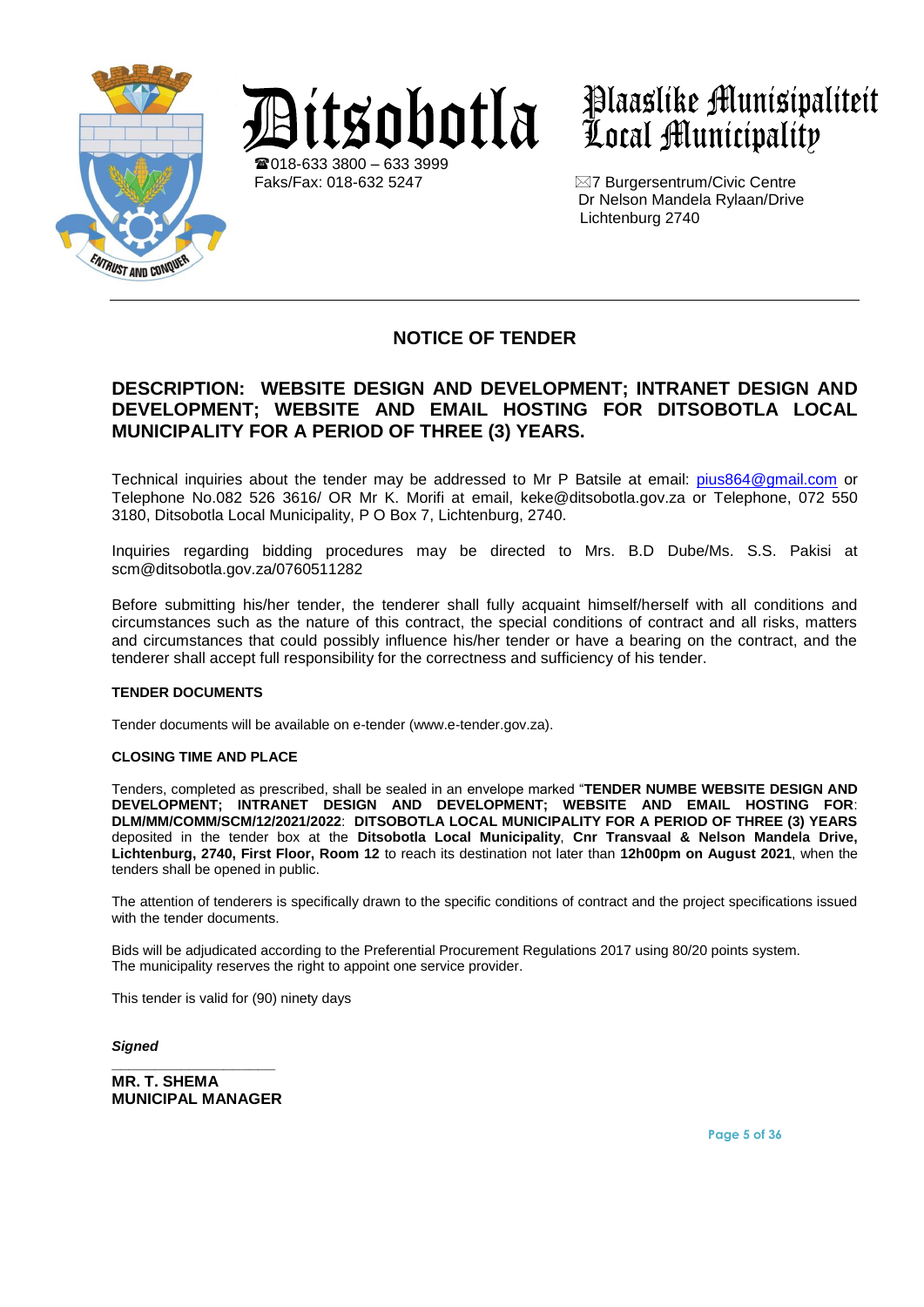#### **DEFINITIONS AND ABBREVIATIONS**

- 1. Messaging Application Programming Interface (MAPI)
- 2. Simple Mail Transfer Protocol (SMTP)
- 3. Post Office Protocol (POP)
- 4. Internet Message Access Protocol (IMAP)
- 5. Content Management Solution (CMS)
- 6. Gigabytes (GB)
- 7. Mega Bites (MB)
- 8. iPhone Operating System (iOS)
- 9. Blackberry Enterprise Server (BES)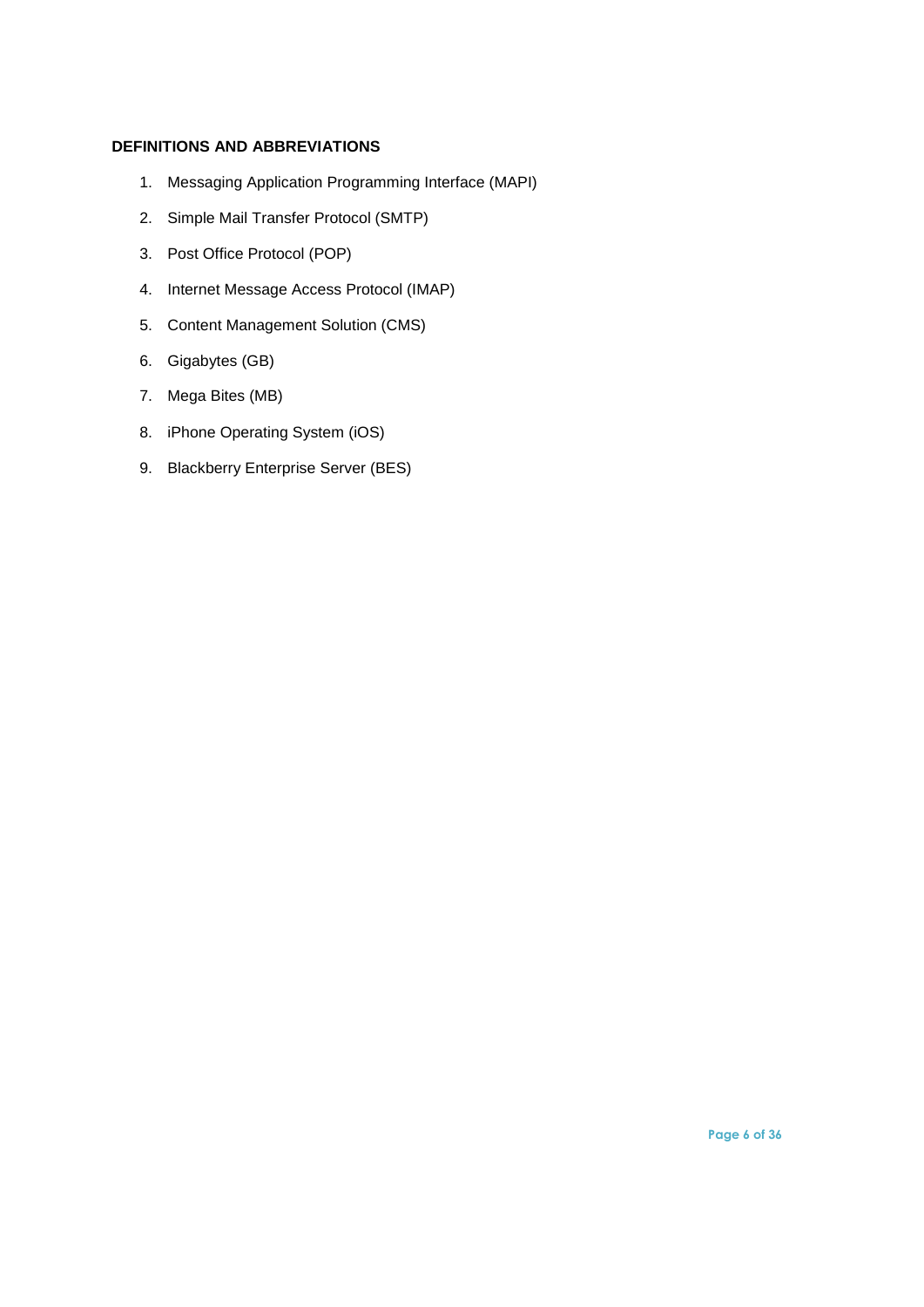# **PART A INVITATION TO BID**

| YOU ARE HEREBY INVITED TO BID FOR REQUIREMENTS OF THE DITSOBOTLA LOCAL MUNICIPALITY                           |                                              |                               |                       |                         |                |                       |
|---------------------------------------------------------------------------------------------------------------|----------------------------------------------|-------------------------------|-----------------------|-------------------------|----------------|-----------------------|
| <b>BID NUMBER:</b>                                                                                            | <b>CLOSING DATE:</b><br><b>CLOSING TIME:</b> |                               |                       |                         |                |                       |
| <b>DESCRIPTION</b>                                                                                            |                                              |                               |                       |                         |                |                       |
| THE SUCCESSFUL BIDDER WILL BE REQUIRED TO FILL IN AND SIGN A WRITTEN CONTRACT FORM (MBD7).                    |                                              |                               |                       |                         |                |                       |
| BID RESPONSE DOCUMENTS MAY BE DEPOSITED IN<br>THE BID BOX SITUATED AT (STREET ADDRESS                         |                                              |                               |                       |                         |                |                       |
| Cnr Transvaal & Nelson Mandela Drive, Lichtenburg, 2740, First Floor, Room 12                                 |                                              |                               |                       |                         |                |                       |
| <b>SUPPLIER INFORMATION</b>                                                                                   |                                              |                               |                       |                         |                |                       |
| NAME OF BIDDER                                                                                                |                                              |                               |                       |                         |                |                       |
| POSTAL ADDRESS                                                                                                |                                              |                               |                       |                         |                |                       |
| <b>STREET ADDRESS</b>                                                                                         |                                              |                               |                       |                         |                |                       |
| <b>TELEPHONE NUMBER</b>                                                                                       | <b>CODE</b>                                  |                               |                       | <b>NUMBER</b>           |                |                       |
| <b>CELLPHONE NUMBER</b>                                                                                       |                                              |                               |                       |                         |                |                       |
| <b>FACSIMILE NUMBER</b>                                                                                       | CODE                                         |                               |                       | <b>NUMBER</b>           |                |                       |
| <b>E-MAIL ADDRESS</b>                                                                                         |                                              |                               |                       |                         |                |                       |
| <b>VAT REGISTRATION NUMBER</b>                                                                                |                                              |                               |                       |                         |                |                       |
| TAX COMPLIANCE STATUS                                                                                         | <b>TCS PIN:</b>                              |                               | <b>OR</b>             | CSD No:                 |                |                       |
| <b>B-BBEE STATUS LEVEL</b><br><b>VERIFICATION CERTIFICATE</b>                                                 | $\Box$ Yes                                   |                               | <b>B-BBEE</b>         | <b>STATUS LEVEL</b>     | $\Box$ Yes     |                       |
| <b>[TICK APPLICABLE BOX]</b>                                                                                  | No                                           |                               | <b>SWORN</b>          | <b>AFFIDAVIT</b>        | No             |                       |
| [A B-BBEE STATUS LEVEL VERIFICATION CERTIFICATE/ SWORN AFFIDAVIT (FOR EMES & QSEs) MUST BE SUBMITTED          |                                              |                               |                       |                         |                |                       |
| IN ORDER TO QUALIFY FOR PREFERENCE POINTS FOR B-BBEET                                                         |                                              |                               |                       | ARE YOU A               |                |                       |
|                                                                                                               |                                              |                               |                       | <b>FOREIGN BASED</b>    |                |                       |
| ARE YOU THE ACCREDITED                                                                                        |                                              |                               |                       | <b>SUPPLIER FOR</b>     |                |                       |
| REPRESENTATIVE IN SOUTH                                                                                       |                                              |                               |                       | THE GOODS               | $\Box$ Yes     | $\square$ No          |
| <b>AFRICA FOR THE GOODS</b>                                                                                   | $\Box$ Yes                                   | $\Box$ No                     |                       | <b>/SERVICES</b>        |                |                       |
| /SERVICES /WORKS OFFERED?                                                                                     |                                              |                               | <b><i>NORKS</i></b>   |                         |                | <b>IF YES, ANSWER</b> |
|                                                                                                               | [IF YES ENCLOSE PROOF]                       | OFFERED?<br><b>PART B:3 1</b> |                       |                         |                |                       |
|                                                                                                               |                                              |                               |                       |                         |                |                       |
| <b>TOTAL NUMBER OF ITEMS</b>                                                                                  |                                              |                               |                       |                         |                |                       |
| <b>OFFERED</b>                                                                                                |                                              |                               |                       | <b>TOTAL BID PRICE</b>  | $\overline{R}$ |                       |
|                                                                                                               |                                              |                               |                       |                         |                |                       |
| <b>SIGNATURE OF BIDDER</b>                                                                                    |                                              |                               | <b>DATE</b>           |                         |                |                       |
| <b>CAPACITY UNDER WHICH THIS</b>                                                                              |                                              |                               |                       |                         |                |                       |
| <b>BID IS SIGNED</b>                                                                                          |                                              |                               |                       |                         |                |                       |
| <b>BIDDING PROCEDURE ENQUIRIES MAY BE DIRECTED</b><br><b>TECHNICAL INFORMATION MAY BE DIRECTED TO:</b><br>TO: |                                              |                               |                       |                         |                |                       |
| <b>DEPARTMENT</b>                                                                                             | <b>CONTACT PERSON</b>                        |                               |                       |                         |                |                       |
| <b>CONTACT PERSON</b>                                                                                         | <b>TELEPHONE NUMBER</b>                      |                               |                       |                         |                |                       |
| <b>TELEPHONE NUMBER</b>                                                                                       |                                              |                               |                       | <b>FACSIMILE NUMBER</b> |                |                       |
| <b>FACSIMILE NUMBER</b>                                                                                       |                                              |                               | <b>E-MAIL ADDRESS</b> |                         |                |                       |
| <b>E-MAIL ADDRESS</b>                                                                                         |                                              |                               |                       |                         |                |                       |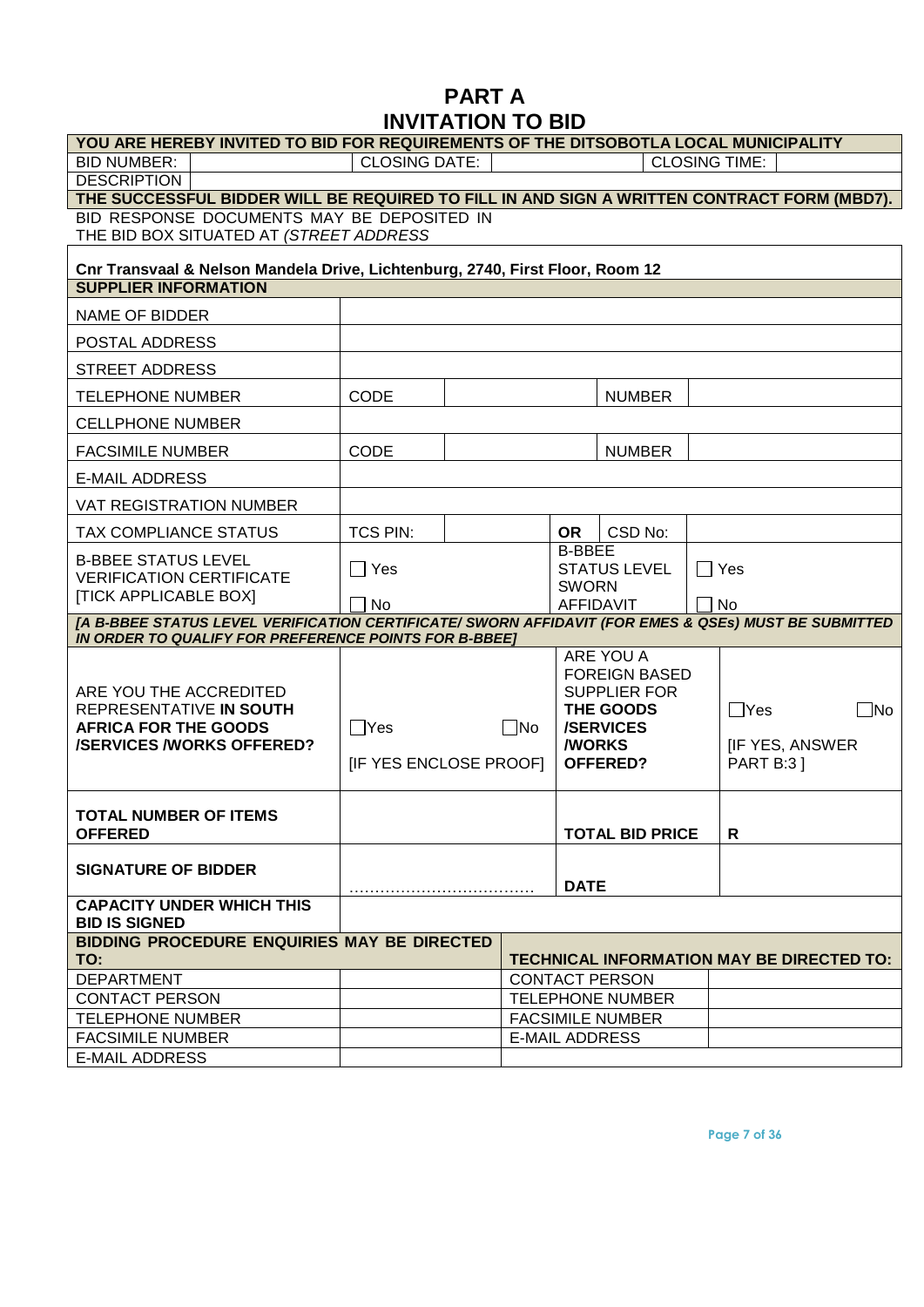# **PART B TERMS AND CONDITIONS FOR BIDDING**

| 1. BID SUBMISSION:                                                                                                                                                                                                                             |                                                                                     |  |  |  |  |  |
|------------------------------------------------------------------------------------------------------------------------------------------------------------------------------------------------------------------------------------------------|-------------------------------------------------------------------------------------|--|--|--|--|--|
| 1.1. BIDS MUST BE DELIVERED BY THE STIPULATED TIME TO THE CORRECT ADDRESS. LATE<br>BIDS WILL NOT BE ACCEPTED FOR CONSIDERATION.                                                                                                                |                                                                                     |  |  |  |  |  |
| OR ONLINE                                                                                                                                                                                                                                      | 1.2. ALL BIDS MUST BE SUBMITTED ON THE OFFICIAL FORMS PROVIDED-(NOT TO BE RE-TYPED) |  |  |  |  |  |
| 1.3. THIS BID IS SUBJECT TO THE PREFERENTIAL PROCUREMENT POLICY FRAMEWORK ACT AND<br>THE PREFERENTIAL PROCUREMENT REGULATIONS, 2017, THE GENERAL CONDITIONS OF<br>CONTRACT (GCC) AND, IF APPLICABLE, ANY OTHER SPECIAL CONDITIONS OF CONTRACT. |                                                                                     |  |  |  |  |  |
| 2. TAX COMPLIANCE REQUIREMENTS                                                                                                                                                                                                                 |                                                                                     |  |  |  |  |  |
| 2.1 BIDDERS MUST ENSURE COMPLIANCE WITH THEIR TAX OBLIGATIONS.                                                                                                                                                                                 |                                                                                     |  |  |  |  |  |
| 2.2 BIDDERS ARE REQUIRED TO SUBMIT THEIR UNIQUE PERSONAL IDENTIFICATION NUMBER<br>(PIN) ISSUED BY SARS TO ENABLE  THE ORGAN OF STATE TO VIEW THE TAXPAYER'S<br>PROFILE AND TAX STATUS.                                                         |                                                                                     |  |  |  |  |  |
| 2.3 APPLICATION FOR THE TAX COMPLIANCE STATUS (TCS) CERTIFICATE OR PIN MAY ALSO BE<br>MADE VIA E-FILING. IN ORDER TO USE THIS PROVISION, TAXPAYERS WILL NEED TO<br>REGISTER WITH SARS AS E-FILERS THROUGH THE WEBSITE WWW.SARS.GOV.ZA.         |                                                                                     |  |  |  |  |  |
| 2.4 FOREIGN SUPPLIERS MUST COMPLETE THE PRE-AWARD QUESTIONNAIRE IN PART B:3.                                                                                                                                                                   |                                                                                     |  |  |  |  |  |
| 2.5 BIDDERS MAY ALSO SUBMIT A PRINTED TCS CERTIFICATE TOGETHER WITH THE BID.                                                                                                                                                                   |                                                                                     |  |  |  |  |  |
| 2.6 IN BIDS WHERE CONSORTIA / JOINT VENTURES / SUB-CONTRACTORS ARE INVOLVED, EACH<br>PARTY MUST SUBMIT A SEPARATE TCS CERTIFICATE / PIN / CSD NUMBER.                                                                                          |                                                                                     |  |  |  |  |  |
| 2.7 WHERE NO TCS IS AVAILABLE BUT THE BIDDER IS REGISTERED ON THE CENTRAL SUPPLIER<br>DATABASE (CSD), A CSD NUMBER MUST BE PROVIDED.                                                                                                           |                                                                                     |  |  |  |  |  |
| 3. QUESTIONNAIRE TO BIDDING FOREIGN SUPPLIERS                                                                                                                                                                                                  |                                                                                     |  |  |  |  |  |
| 3.1. IS THE ENTITY A RESIDENT OF THE REPUBLIC OF SOUTH AFRICA (RSA)?<br>$\Box$ YES $\Box$ NO                                                                                                                                                   |                                                                                     |  |  |  |  |  |
| 3.2. DOES THE ENTITY HAVE A BRANCH IN THE RSA?<br>$\Box$ YES $\Box$ NO                                                                                                                                                                         |                                                                                     |  |  |  |  |  |
| 3.3. DOES THE ENTITY HAVE A PERMANENT ESTABLISHMENT IN THE RSA?<br>$\Box$ Yes $\Box$ No                                                                                                                                                        |                                                                                     |  |  |  |  |  |
| $\Box$ YES $\Box$ NO<br>3.4. DOES THE ENTITY HAVE ANY SOURCE OF INCOME IN THE RSA?                                                                                                                                                             |                                                                                     |  |  |  |  |  |
| 3.5. IS THE ENTITY LIABLE IN THE RSA FOR ANY FORM OF TAXATION?<br>$\Box$ YES $\Box$ NO                                                                                                                                                         |                                                                                     |  |  |  |  |  |
| IF THE ANSWER IS "NO" TO ALL OF THE ABOVE, THEN IT IS NOT A REQUIREMENT TO REGISTER<br>FOR A TAX COMPLIANCE STATUS SYSTEM PIN CODE FROM THE SOUTH AFRICAN REVENUE<br>SERVICE (SARS) AND IF NOT REGISTER AS PER 2.3 ABOVE.                      |                                                                                     |  |  |  |  |  |
| NR. CAILUDE TO DDOVIDE ANY OF THE AROVE DADTICULADS MAY DENDED THE RID INVALID                                                                                                                                                                 |                                                                                     |  |  |  |  |  |

**NB: FAILURE TO PROVIDE ANY OF THE ABOVE PARTICULARS MAY RENDER THE BID INVALID**. **NO BIDS WILL BE CONSIDERED FROM PERSONS IN THE SERVICE OF THE STATE**.

SIGNATURE OF BIDDER: ……………………………………………

CAPACITY UNDER WHICH THIS BID IS SIGNED: ……………………………………………

DATE: …………………………………………



**Page 8 of 36**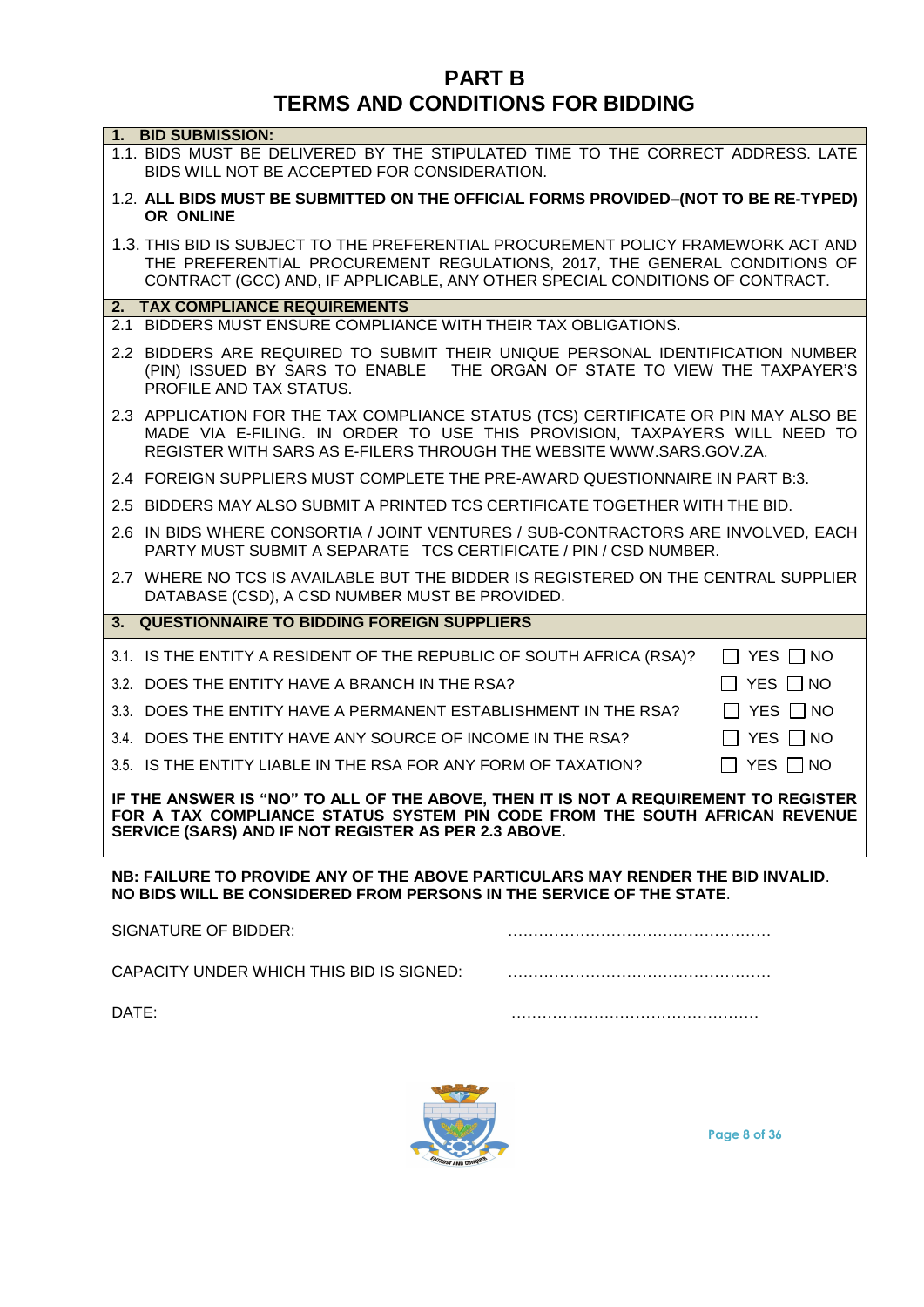#### **DESCRIPTION: WEBSITE DESIGN AND DEVELOPMENT; INTRANET DESIGN AND DEVELOPMENT; WEBSITE AND EMAIL HOSTING FOR DITSOBOTLA LOCAL MUNICIPALITY FOR A PERIOD OF THREE (3) YEARS.**

#### **TERMS OF REFERENCE**

Ditsobotla Local Municipality (DLM) seeks to appoint a service provider for Website design and development; Intranet design and development; Website, Intranet and Email Hosting

Aim of the project is to aid the municipality in:

- Providing a, professional, managed online presence comprising of a Website and Social Media accounts.
- Making internal communication, data and documents available to relative stakeholders through a secure Website and Intranet.
- Meeting compliance with government-mandated regulatory reporting guidelines by sharing critical information with all the members in the organization.

#### **Contract Duration**

The duration of the contract is (36 months) 3 years

#### **Web development and design**

- Design and develop a world class website using Content Management Solution (CMS)
- The Website should have a clean and modern look associated with the municipality's corporate identity
- The Website design should be created with responsive capability to allow users too safely and securely access the Website from any supported mobile devices and deliver the same personalized experience
- The Website should include support for multimedia content
- The solution must be able to display content from social media
- The solution must be able to receive and publish content from municipality's Intranet.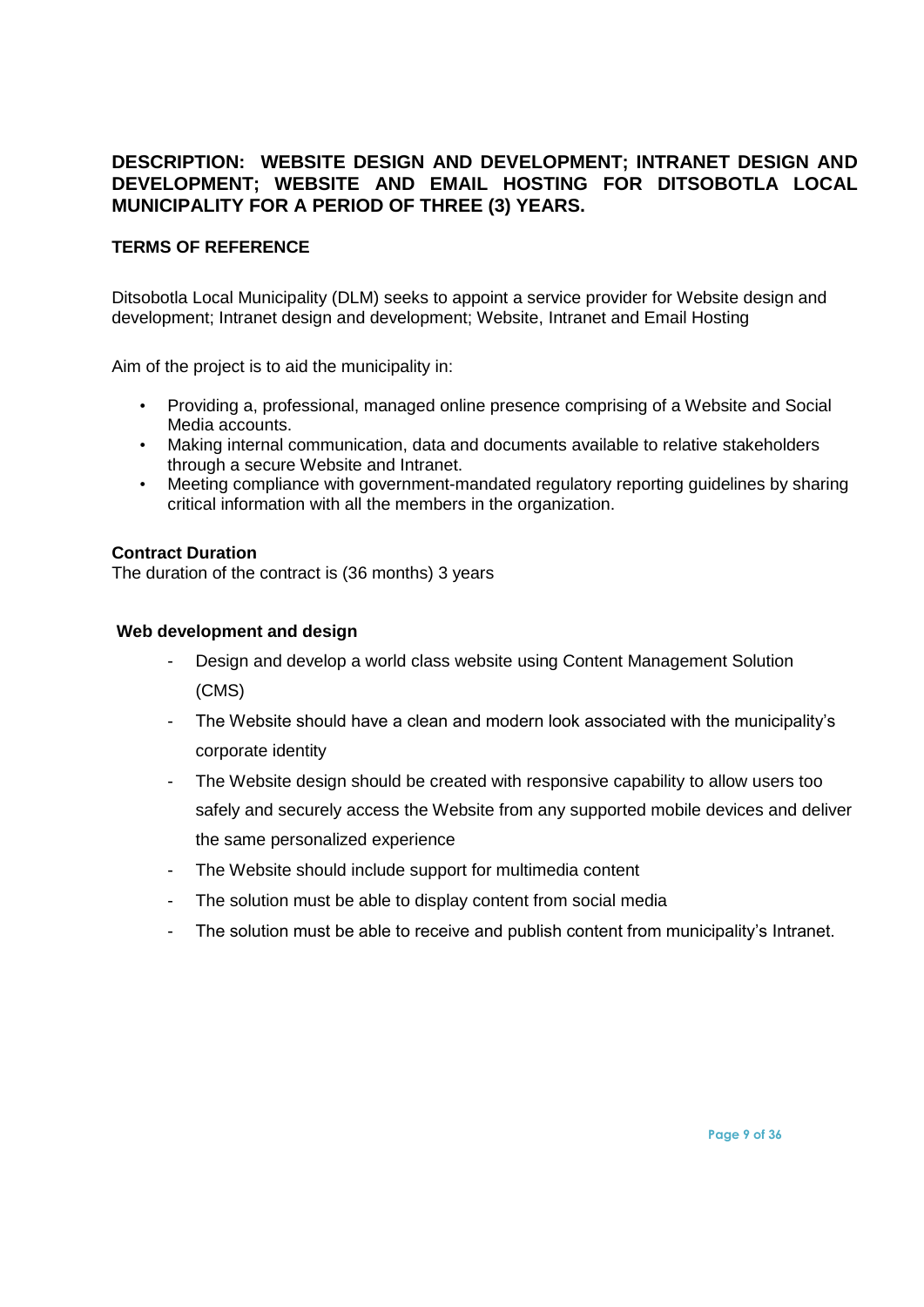#### **Hosting**

- Host the Ditsobotla local municipality website, intranet and emails in a safe and secure environment with a 99.9% availability for a maximum of 36 months.
- Provide a suitable hosting facility required to host unlimited email accounts
- Conduct regular full backups and software updates

#### **Intranet**

- The service provider to develop and host an intranet.
- The new Intranet should have a clean and modern look associated with the municipality
- The new platform should support the municipality in reaching our digital business objectives
- All implemented features need to aid the advancement of corporate goals as well as employee benefits
- Provide an efficient communication channel both to and between Ditsobotla local municipality internal structure and stakeholders
- The system must be sufficiently reliable, accessible all times, flexible and cost effective
- The intranet must be compatible for future existing systems and adaptable to future improvement

#### **E-Mail hosting**

The scope includes but not limited to the following activities:

- $\checkmark$  Assessment of the current Hosted environment
- $\checkmark$  Transfer emails from the current E-mail system to the proposed system.
- $\checkmark$  Provide a shared Outlook Space in the Hosted Environment of 150 mailboxes
- $\checkmark$  Provision of secured and reliable Exchange Environment that prevents unauthorized access.
- $\checkmark$  Automated Spam and Virus prevention and Email filtering
- $\checkmark$  Access full email functionality from anywhere
- $\checkmark$  Access company contacts, calendars and Schedules
- $\checkmark$  E-mail Branding
- $\checkmark$  E-mail Continuity for the provision of e-mail continuity/failover when the e-mail server is offline
- $\checkmark$  Sending of large file attachments up to 20MB per e-mail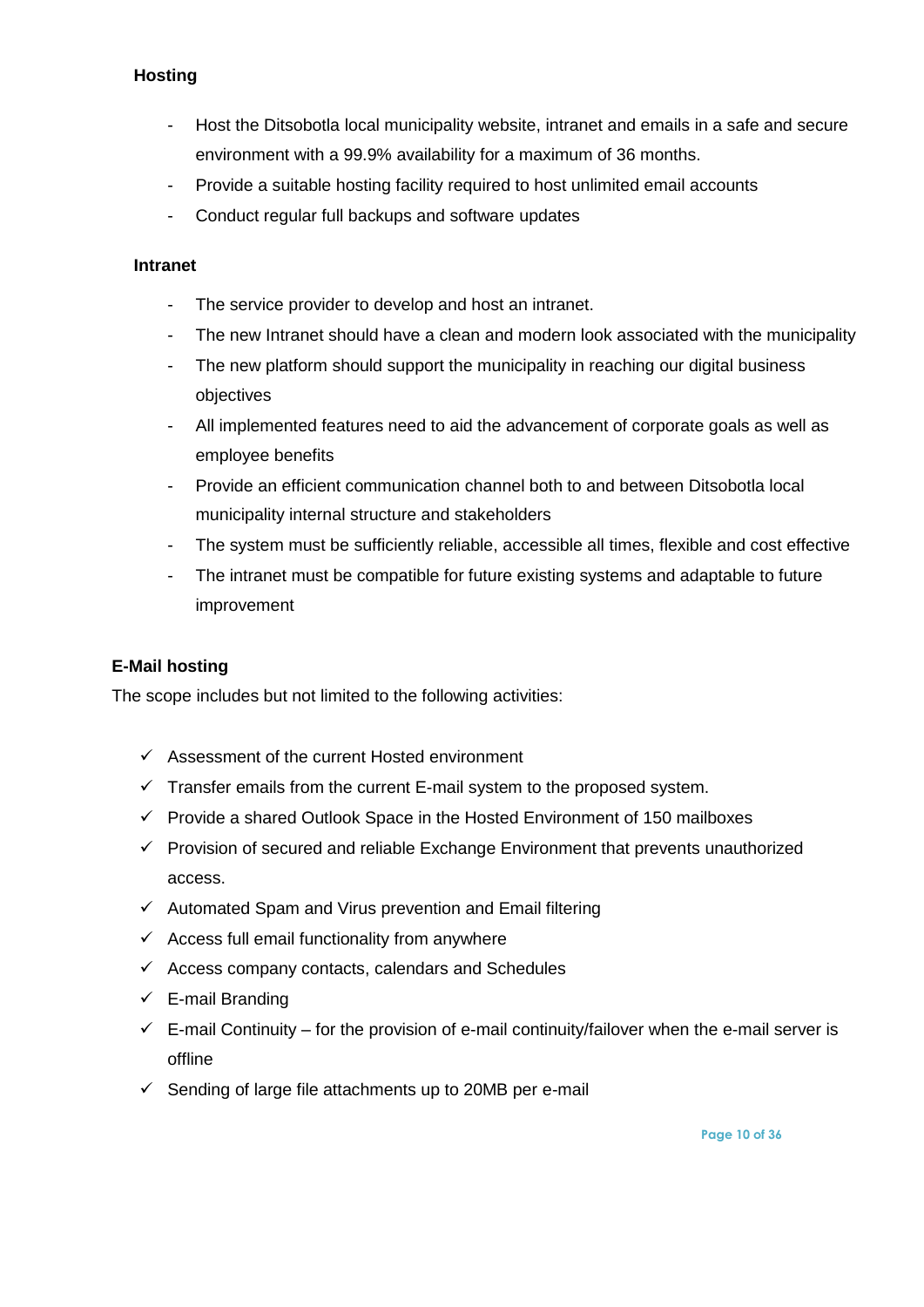- $\checkmark$  Ability to set up our Mailboxes in order to enable the sending and receiving of e-mails. (Email box Management)
- $\checkmark$  Management of Email signature
- $\checkmark$  Recover deleted item/ emails
- $\checkmark$  Synchronization with Active directory
- $\checkmark$  Provide training and skills transfer to ICT staff.
- $\checkmark$  Apple iSync support
- $\checkmark$  Full Calendar sharing
- $\checkmark$  25GB Quota
- $\checkmark$  POP, IMAP4, SMTP, MAPI supported protocols
- $\checkmark$  Push to mobile (iOS and Android)
- $\checkmark$  Blackberry BES support
- $\checkmark$  Outlook support
- $6$ -year unlimited archiving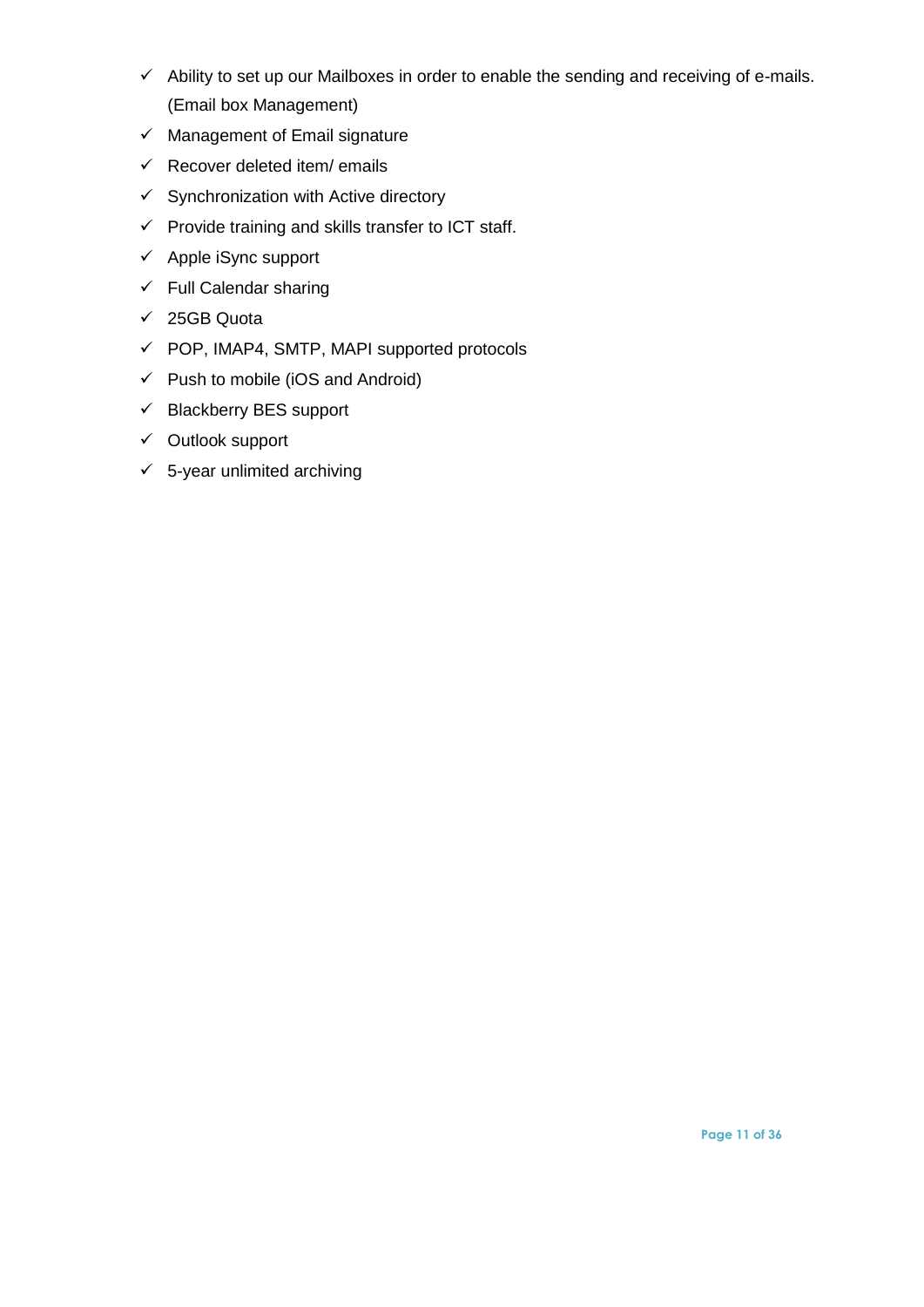#### **NB: A bidder that scores less than 75 points for functionality will be deemed nonresponsive with the bid specifications and will not be evaluated any further on the price.**

|                         | <b>Functionality Evaluation Criteria</b>                                                                                                          |                       |  |  |  |
|-------------------------|---------------------------------------------------------------------------------------------------------------------------------------------------|-----------------------|--|--|--|
| No                      | <b>Criteria</b>                                                                                                                                   | <b>Maximum points</b> |  |  |  |
| 1                       | Experience on development of the website or similar project<br>(attach appointment letter as proof of experience)                                 |                       |  |  |  |
|                         | 5 and above letters (20)<br>3-4 letters (15)<br>$1-2$ letters $(5)$<br>No submission (0)                                                          | 20                    |  |  |  |
| 2                       | Locality (Business)<br>Provide municipal rates and taxes from where the company is situated/valid<br>lease agreement                              |                       |  |  |  |
|                         | Ditsobotla local municipality (15)<br>$\bullet$<br>NMMDM area (10)<br>$\bullet$<br>Northwest (5)<br>$\bullet$<br>Outside Northwest (3)            | 15                    |  |  |  |
| 3                       | ICT Qualifications (attached certified<br>certificate no more than 6 months)                                                                      |                       |  |  |  |
|                         | Degree B Tech (30) Project Team (Project Manager, Webmaster,<br>Graphics, Designer)<br>Diploma (20)<br>NQF Level $3 - 5(10)$<br>No Submission (0) | 30                    |  |  |  |
| 4                       | <b>Capability / Ability</b>                                                                                                                       |                       |  |  |  |
|                         | Implementation Methodology (20)<br>Skills transfer (10)                                                                                           | 20                    |  |  |  |
| $\overline{\mathbf{5}}$ | Ability to deliver within the specified timeframe (Commitment<br>letter)                                                                          |                       |  |  |  |
|                         | Delivery within 30 days (15)<br>Delivery within 60 days (10)<br>Delivery within 90 days (05)                                                      | 15                    |  |  |  |
|                         |                                                                                                                                                   | <b>Total</b>          |  |  |  |
|                         |                                                                                                                                                   | 100 points            |  |  |  |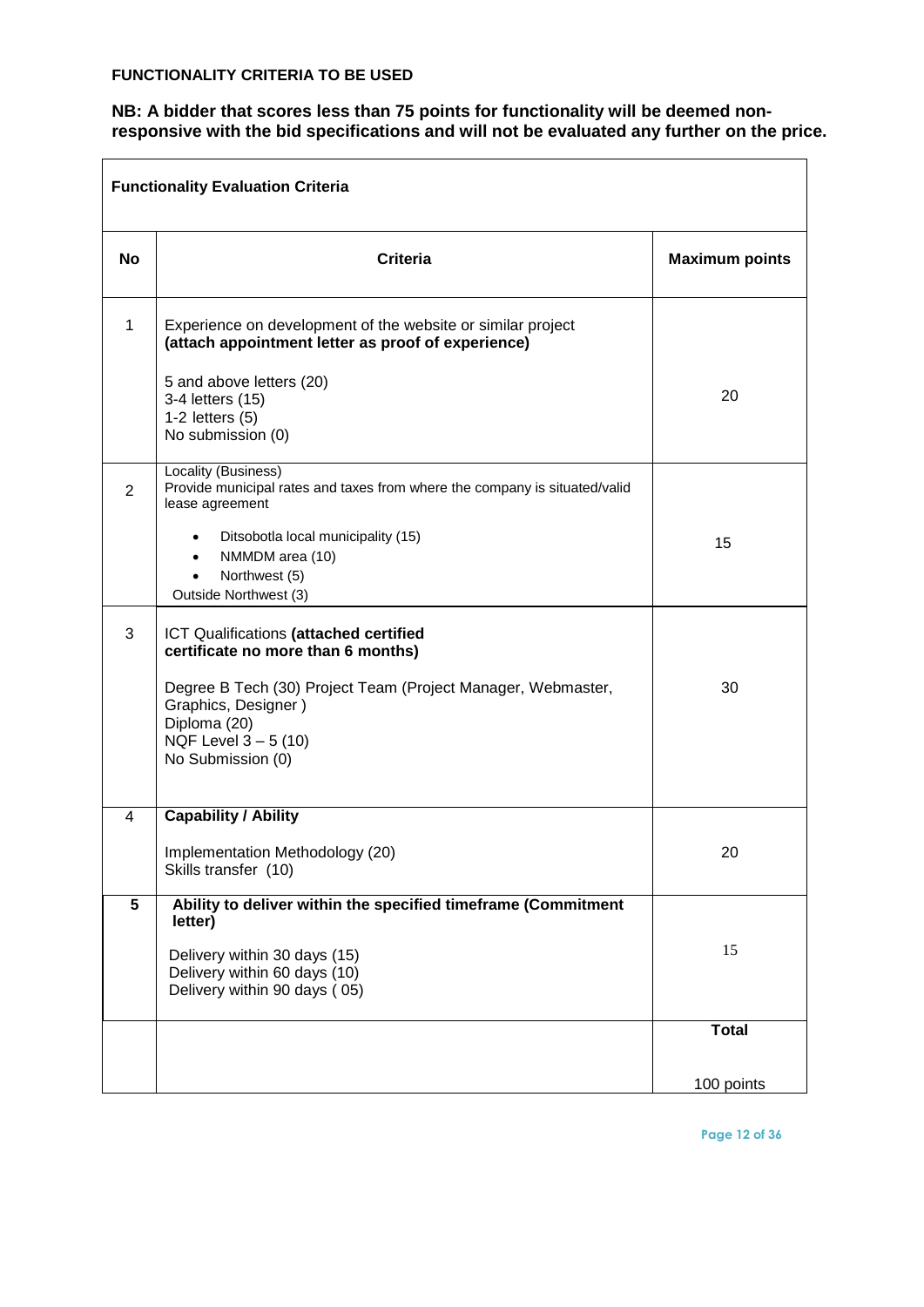# **PRICING SCHEDULE**

| <b>PRICING SCHEDULE</b>     |              |                    |                |          |
|-----------------------------|--------------|--------------------|----------------|----------|
|                             |              |                    |                |          |
|                             | <b>Price</b> | Qty                | Line Total (R) |          |
| <b>Maintenance</b>          |              | 36                 |                |          |
| <b>Hosting</b>              |              | 36                 |                |          |
| Website development         |              | 1                  |                | once off |
| <b>Intranet development</b> |              | 1                  |                | once off |
|                             |              |                    |                |          |
|                             |              | <b>Grand total</b> |                |          |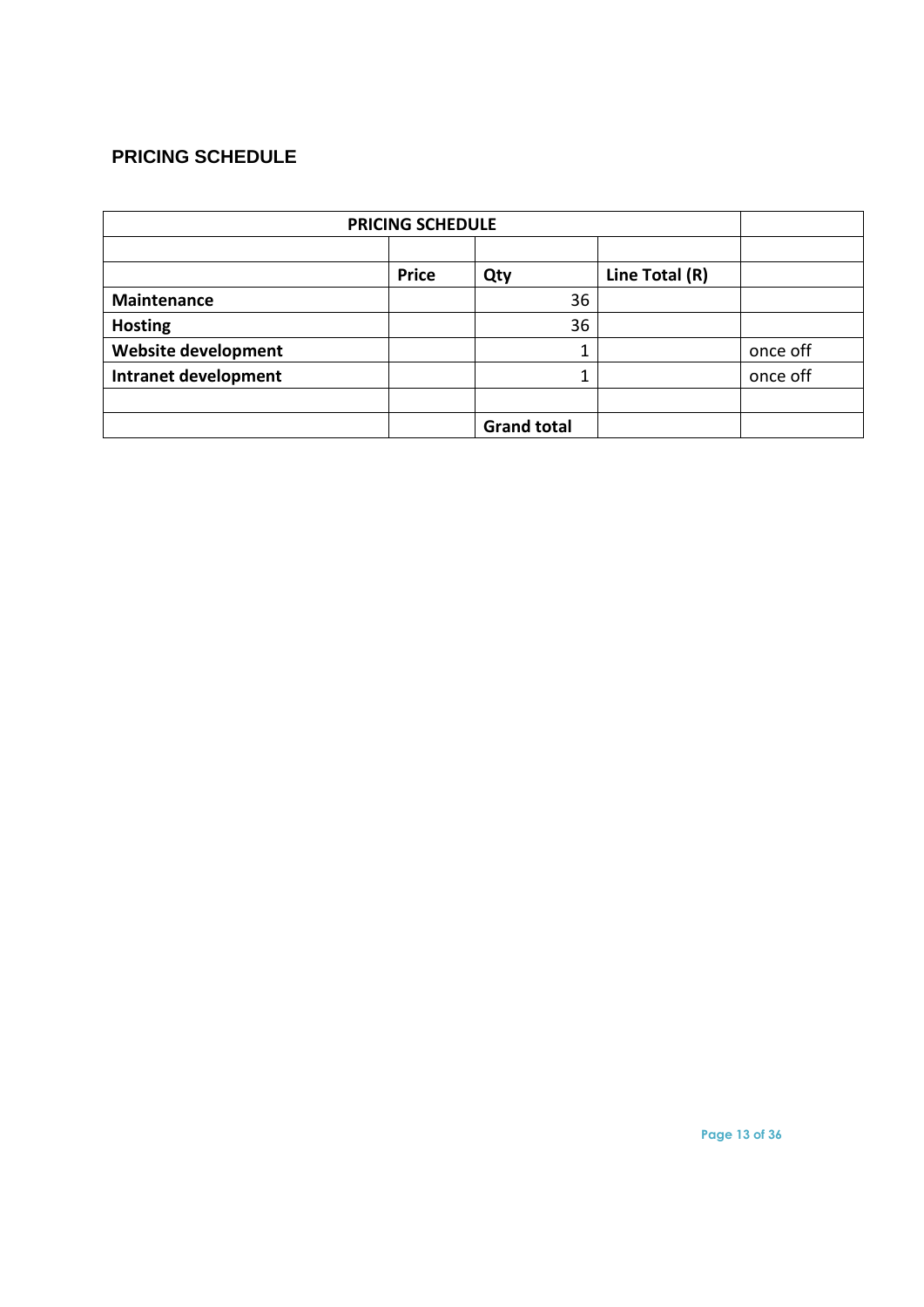#### **EVALUATION CRITERIA**

#### **Stage 1**

#### **Examination for responsiveness to formal qualification requirements**

Bids are examined to ensure they are from eligible companies, that bid securities are valid, and that tax and other legal and commercial requirements are met. All bids determined nonresponsive at this stage are not considered for next stage

#### **Stage 2**

#### **Functionality**

The committee evaluates for compliance with specified quality. The also look at issues such as the bidders experience, delivery schedule, compliance with quality specified, works schedule, after sale services, warranty and other requirements specified in the bidding documents. Bids that do not comply with the technical requirements are not considered for price/financial evaluation

#### **Stage 3**

#### **Price**

At this stage, the committee examines the offered price for computational errors and depending on the procurement type (goods/services or work), takes into consideration factors such as provisional sums and discounts, etc. The corrected /evaluated prices are then compared and bids ranked in order beginning with the lowest responsive evaluated bid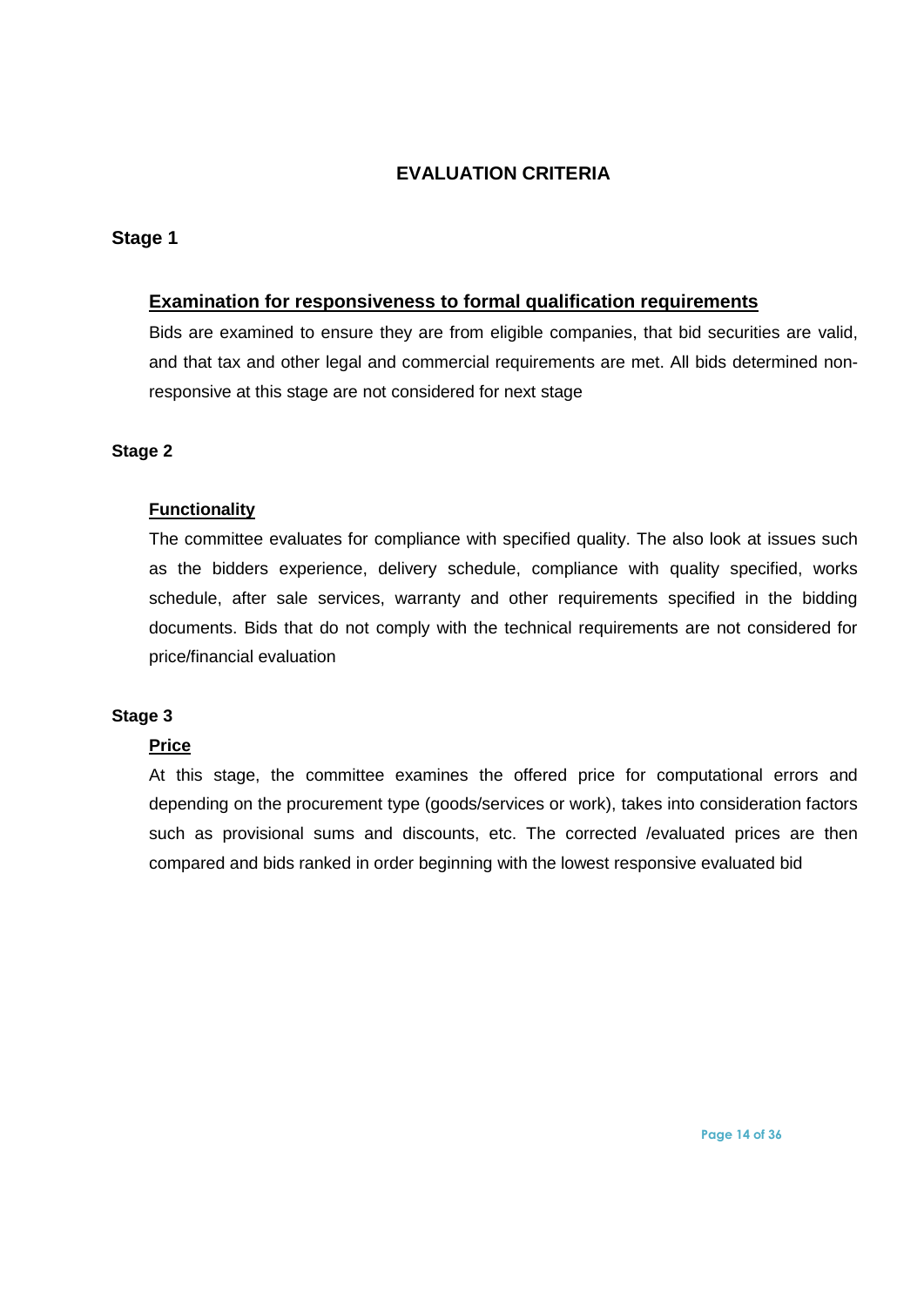

#### **DECLARATION OF INTEREST MBD 4**

- 1. No bid will be accepted from persons in the service of the state \*.
- 2. Any person, having a kinship with persons in the service of the state, including a blood relationship, may make an offer or offers in terms of this invitation to bid. In view of possible allegations of favouritism, should the resulting bid, or part thereof, be awarded to persons connected with or related to persons in service of the state,
- 3. it is required that the bidder or their authorised representative declare their position in relation to the evaluating/adjudicating authority and/or take an oath declaring his/her interest.
	- 4. **In order to give effect to the above, the following questionnaire must be completed and submitted with the bid**.

| 3.6 Are you presently in the service of the state* | YES / NO |
|----------------------------------------------------|----------|
| 3.6.1 If so, furnish particulars.                  |          |
|                                                    |          |

\* MSCM Regulations: "in the service of the state" means to be -

(a) a member of –

1

- (i) any municipal council;
- (ii) any provincial legislature; or
- (iii) the national Assembly or the national Council of provinces;
- (b) a member of the board of directors of any municipal entity;

 $\mathcal{L}_{\mathcal{M}}$ 

- (c) an official of any municipality or municipal entity;
- (d) an employee of any national or provincial department, national or provincial public entity or constitutional institution within the meaning of the Public Finance Management Act, 1999 (Act No.1 of 1999);
- (e) a member of the accounting authority of any national or provincial public entity; or
- (f) an employee of Parliament or a provincial legislature.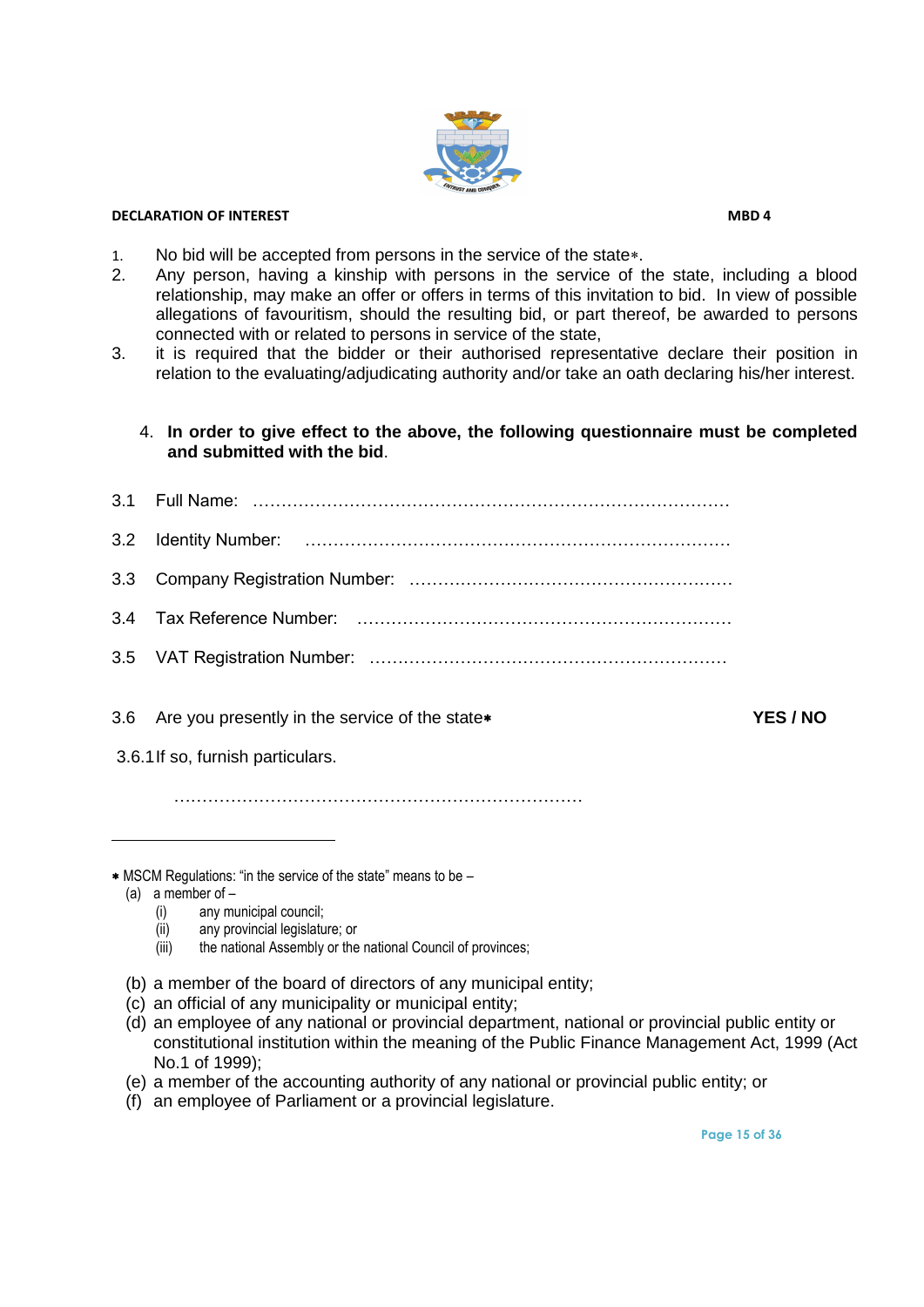| 3.7    | Have you been in the service of the state for the past<br>twelve months?                                                                                                                               | YES / NO |
|--------|--------------------------------------------------------------------------------------------------------------------------------------------------------------------------------------------------------|----------|
|        | 3.7.1 If so, furnish particulars.                                                                                                                                                                      |          |
| 3.8    | Do you, have any relationship (family, friend, other) with persons in the service of the state<br>and who may be involved with the evaluation and or adjudication of this bid?                         |          |
|        | 3.8.1 If so, furnish particulars.                                                                                                                                                                      |          |
|        |                                                                                                                                                                                                        |          |
|        |                                                                                                                                                                                                        |          |
| 3.9    | Are you, aware of any relationship (family, friend, other) between a bidder and any persons<br>in the service of the state who may be involved with the evaluation and or adjudication of this<br>bid? |          |
|        | 3.9.1 If so, furnish particulars                                                                                                                                                                       |          |
|        |                                                                                                                                                                                                        |          |
|        | YES / NO                                                                                                                                                                                               |          |
|        | 3.10 Are any of the company's directors, managers, principal<br>shareholders or stakeholders in service of the state?                                                                                  | YES / NO |
| 3.10.1 | If so, furnish particulars.                                                                                                                                                                            |          |
|        |                                                                                                                                                                                                        |          |
|        |                                                                                                                                                                                                        |          |
|        | 3.11 Are any spouse, child or parent of the company's directors,<br>managers, principal shareholders or stakeholders in service<br>of the state?                                                       | YES / NO |
| 3.11.1 | If so, furnish particulars.                                                                                                                                                                            |          |
|        |                                                                                                                                                                                                        |          |
|        |                                                                                                                                                                                                        |          |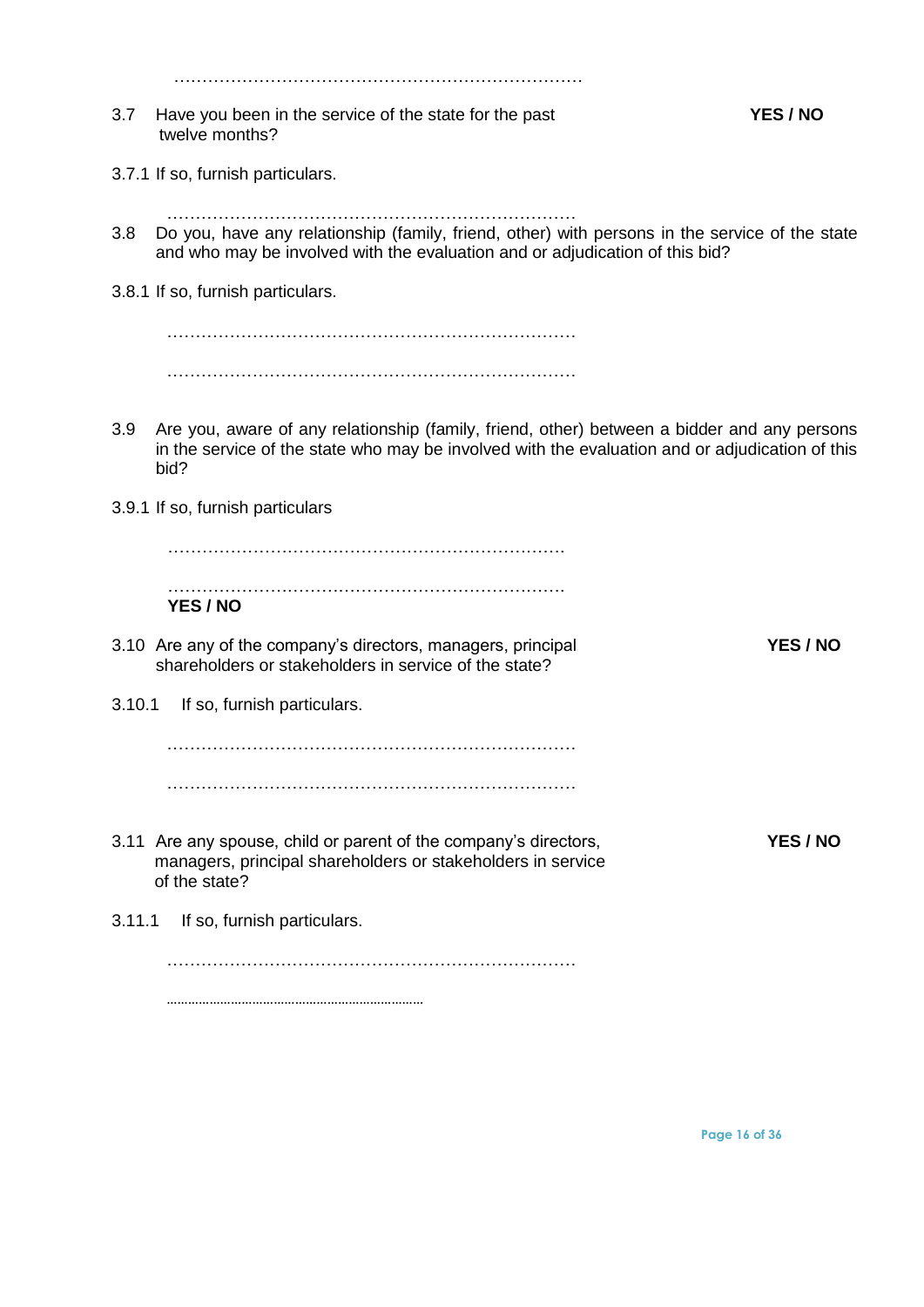#### **CERTIFICATION**

|  | I, THE UNDERSIGNED (NAME) |  | . CERTIFY THAT THE |  |
|--|---------------------------|--|--------------------|--|
|  | <b>INFORMATION</b>        |  |                    |  |

**FURNISHED ON THIS DECLARATION FORM IS CORRECT. I ACCEPT THAT THE STATE MAY ACT AGAINST ME SHOULD THIS** 

**DECLARATIONS PROVE TO BE FALSE.** 

Signature Date

………………………………….. ……………………………………......................

…………………………………. …………………………………………………………

Position **Name of bidder** 

**Page 17 of 36**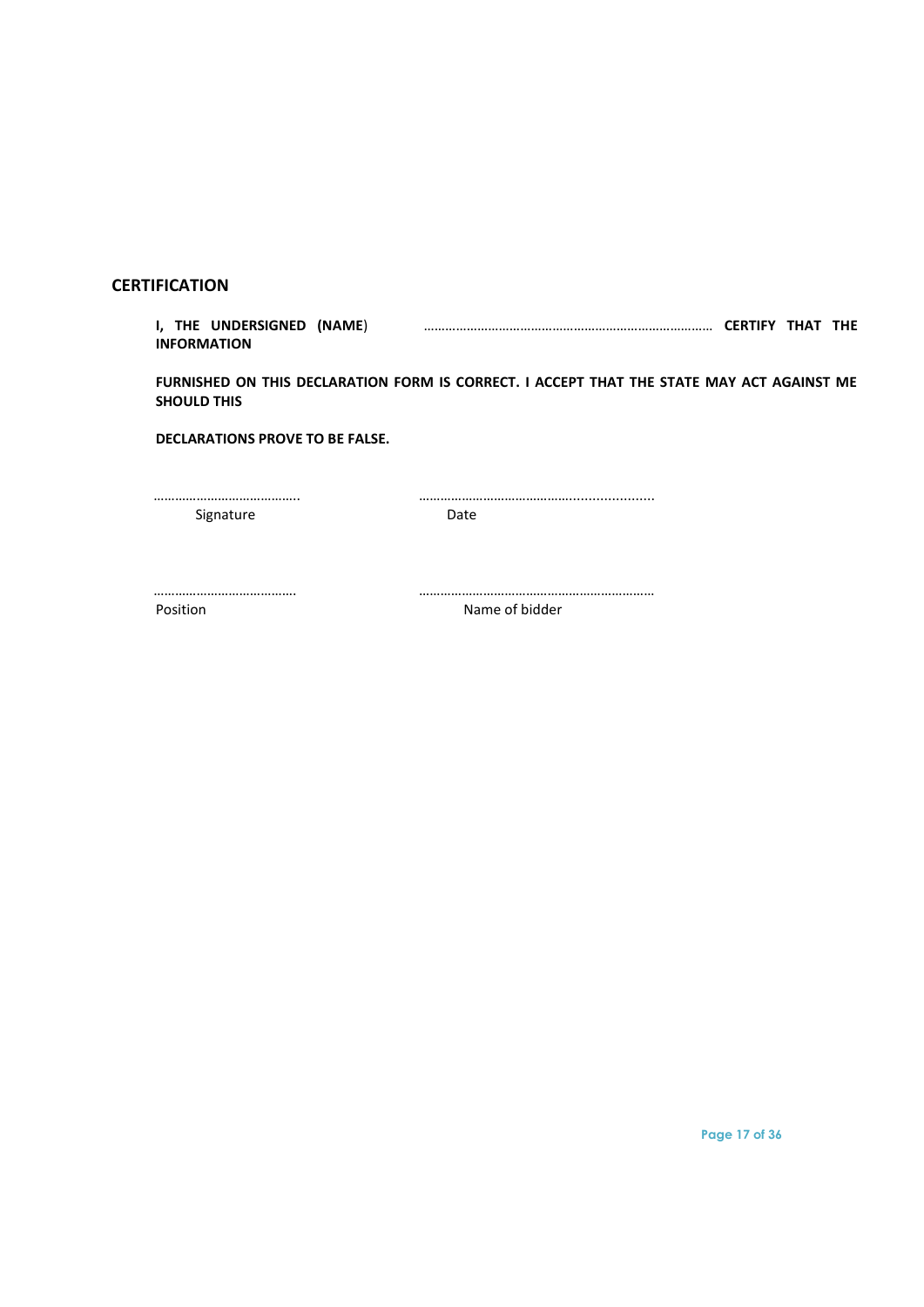

#### **PREFERENCE POINTS CLAIM FORM IN TERMS OF THE PREFERENTIAL PROCUREMENT REGULATIONS 2017**

This preference form must form part of all bids invited. It contains general information and serves as a claim form for preference points for Broad-Based Black Economic Empowerment (B-BBEE) Status Level of Contribution

#### **NB: BEFORE COMPLETING THIS FORM, BIDDERS MUST STUDY THE GENERAL CONDITIONS, DEFINITIONS AND DIRECTIVES APPLICABLE IN RESPECT OF B-BBEE, AS PRESCRIBED IN THE PREFERENTIAL PROCUREMENT REGULATIONS, 2017.**

#### **1. GENERAL CONDITIONS**

- 1.1 The following preference point systems are applicable to all bids:
	- the 80/20 system for requirements with a Rand value of up to R50 000 000 (all applicable taxes included); and
	- the 90/10 system for requirements with a Rand value above R50 000 000 (all applicable taxes included).

1.2

- a) The value of this bid is estimated to exceed/not exceed R50 000 000 (all applicable taxes included) and therefore the  $\ldots \ldots \ldots$  preference point system shall be applicable; or
- b) Either the 80/20 or 90/10 preference point system will be applicable to this tender (*delete whichever is not applicable for this tender*).
- 1.3 Points for this bid shall be awarded for:
	- (a) Price; and
	- (b) B-BBEE Status Level of Contributor.
- 1.4 The maximum points for this bid are allocated as follows:

|                                                      | <b>POINTS</b> |
|------------------------------------------------------|---------------|
| <b>PRICE</b>                                         |               |
| <b>B-BBEE STATUS LEVEL OF CONTRIBUTOR</b>            |               |
| Total points for Price and B-BBEE must not<br>exceed | 100.          |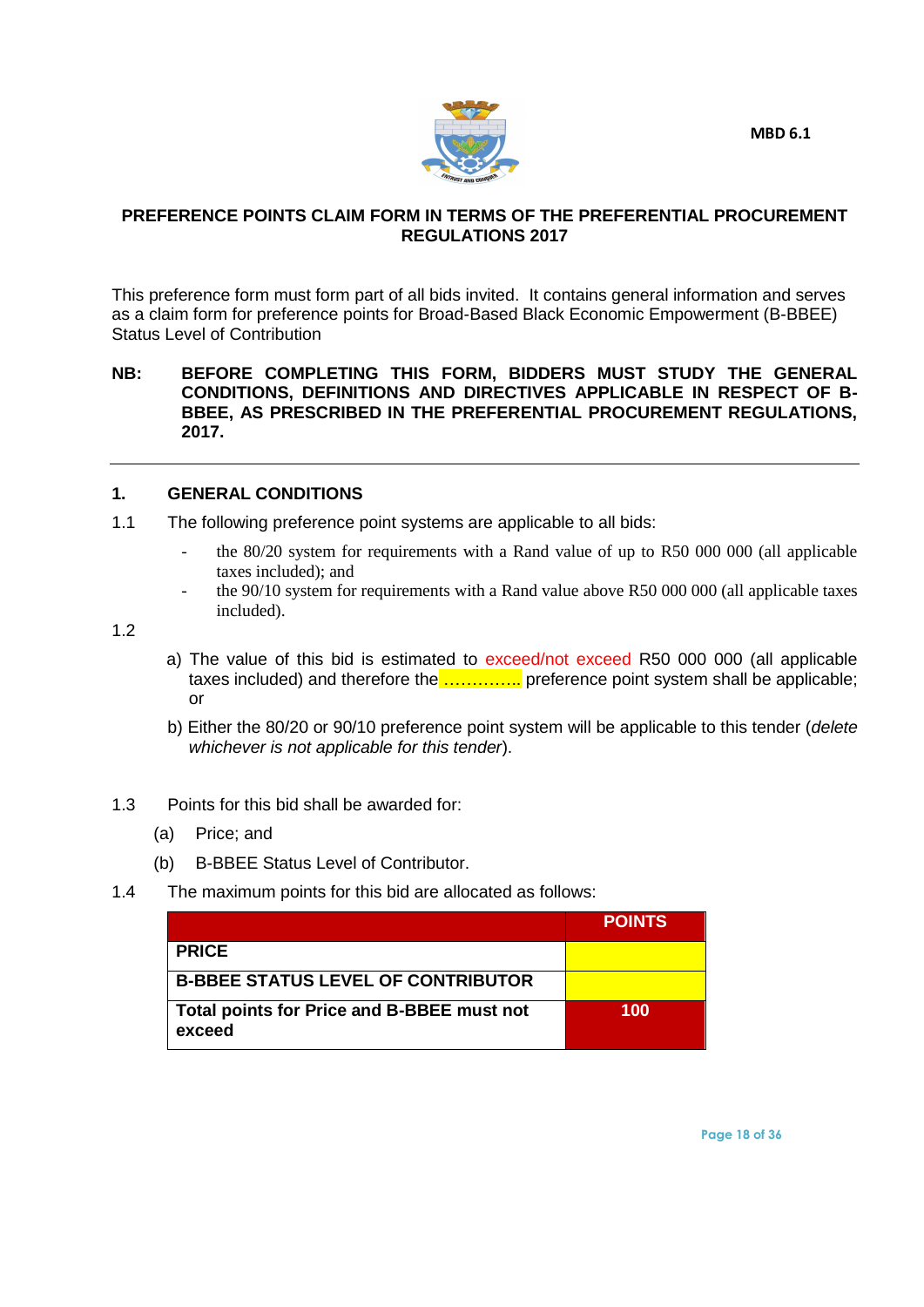- 1.5 Failure on the part of a bidder to submit proof of B-BBEE Status level of contributor together with the bid, will be interpreted to mean that preference points for B-BBEE status level of contribution are not claimed.
- 1.6 The purchaser reserves the right to require of a bidder, either before a bid is adiudicated or at any time subsequently, to substantiate any claim in regard to preferences, in any manner required by the purchaser.

#### **2. DEFINITIONS**

- (a) **"B-BBEE"** means broad-based black economic empowerment as defined in section 1 of the Broad-Based Black Economic Empowerment Act;
- (b) "**B-BBEE status level of contributor"** means the B-BBEE status of an entity in terms of a code of good practice on black economic empowerment, issued in terms of section 9(1) of the Broad-Based Black Economic Empowerment Act;
- (c) **"bid"** means a written offer in a prescribed or stipulated form in response to an invitation by an organ of state for the provision of goods or services, through price quotations, advertised competitive bidding processes or proposals;
- (d) **"Broad-Based Black Economic Empowerment Act"** means the Broad-Based Black Economic Empowerment Act, 2003 (Act No. 53 of 2003);
- **(e) "EME"** means an Exempted Micro Enterprise in terms of a code of good practice on black economic empowerment issued in terms of section 9 (1) of the Broad-Based Black Economic Empowerment Act;
- (f) **"functionality"** means the ability of a tenderer to provide goods or services in accordance with specifications as set out in the tender documents.
- (g) **"prices"** includes all applicable taxes less all unconditional discounts;
- (h) **"proof of B-BBEE status level of contributor"** means:
	- **1)** B-BBEE Status level certificate issued by an authorized body or person;
	- **2)** A sworn affidavit as prescribed by the B-BBEE Codes of Good Practice;
	- **3)** Any other requirement prescribed in terms of the B-BBEE Act;
- (i) **"QSE"** means a qualifying small business enterprise in terms of a code of good practice on black economic empowerment issued in terms of section 9 (1) of the Broad-Based Black Economic Empowerment Act;
- *(j)* **"rand value"** means the total estimated value of a contract in Rand, calculated at the time of bid invitation, and includes all applicable taxes;

#### **3. POINTS AWARDED FOR PRICE**

#### **3.1 THE 80/20 OR 90/10 PREFERENCE POINT SYSTEMS**

A maximum of 80 or 90 points is allocated for price on the following basis: **80/20 or 90/10**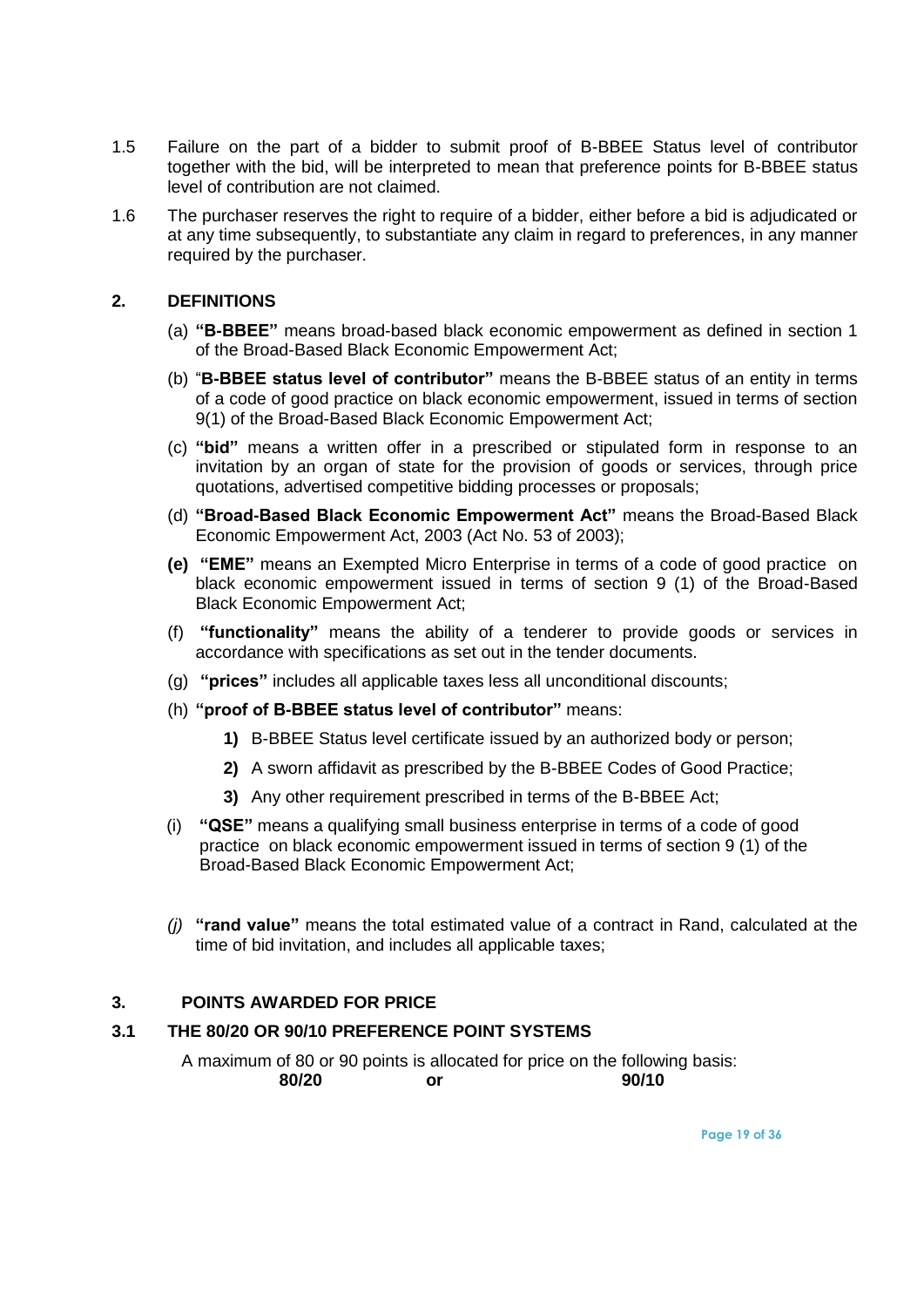$$
Ps = 80\left(1 - \frac{Pt - P \min}{P \min}\right) \qquad \text{or} \qquad \qquad Ps = 90\left(1 - \frac{Pt - P \min}{P \min}\right)
$$

**Where** 

Ps = Points scored for price of bid under consideration

 $Pt =$  Price of bid under consideration

Pmin = Price of lowest acceptable bid

#### **4. POINTS AWARDED FOR B-BBEE STATUS LEVEL OF CONTRIBUTOR**

4.1 In terms of Regulation 6 (2) and 7 (2) of the Preferential Procurement Regulations, preference points must be awarded to a bidder for attaining the B-BBEE status level of contribution in accordance with the table below:

| <b>B-BBEE Status Level of</b><br><b>Contributor</b> | <b>Number of points</b><br>(90/10 system) | <b>Number of points</b><br>$(80/20$ system) |
|-----------------------------------------------------|-------------------------------------------|---------------------------------------------|
|                                                     | 10                                        | 20                                          |
| 2                                                   | 9                                         | 18                                          |
| 3                                                   | 6                                         | 14                                          |
| 4                                                   | 5                                         | 12                                          |
| 5                                                   | 4                                         | 8                                           |
| 6                                                   | 3                                         | 6                                           |
|                                                     | 2                                         | 4                                           |
| 8                                                   |                                           | 2                                           |
| Non-compliant<br>contributor                        |                                           |                                             |

#### **5. BID DECLARATION**

5.1 Bidders who claim points in respect of B-BBEE Status Level of Contribution must complete the following:

#### **6. B-BBEE STATUS LEVEL OF CONTRIBUTOR CLAIMED IN TERMS OF PARAGRAPHS 1.4 AND 4.1**

6.1 B-BBEE Status Level of Contributor: . = ………(maximum of 10 or 20 points)

(Points claimed in respect of paragraph 7.1 must be in accordance with the table reflected in paragraph 4.1 and must be substantiated by relevant proof of B-BBEE status level of contributor.

#### **7. SUB-CONTRACTING**

7.1 Will any portion of the contract be sub-contracted?

#### (*Tick applicable box*)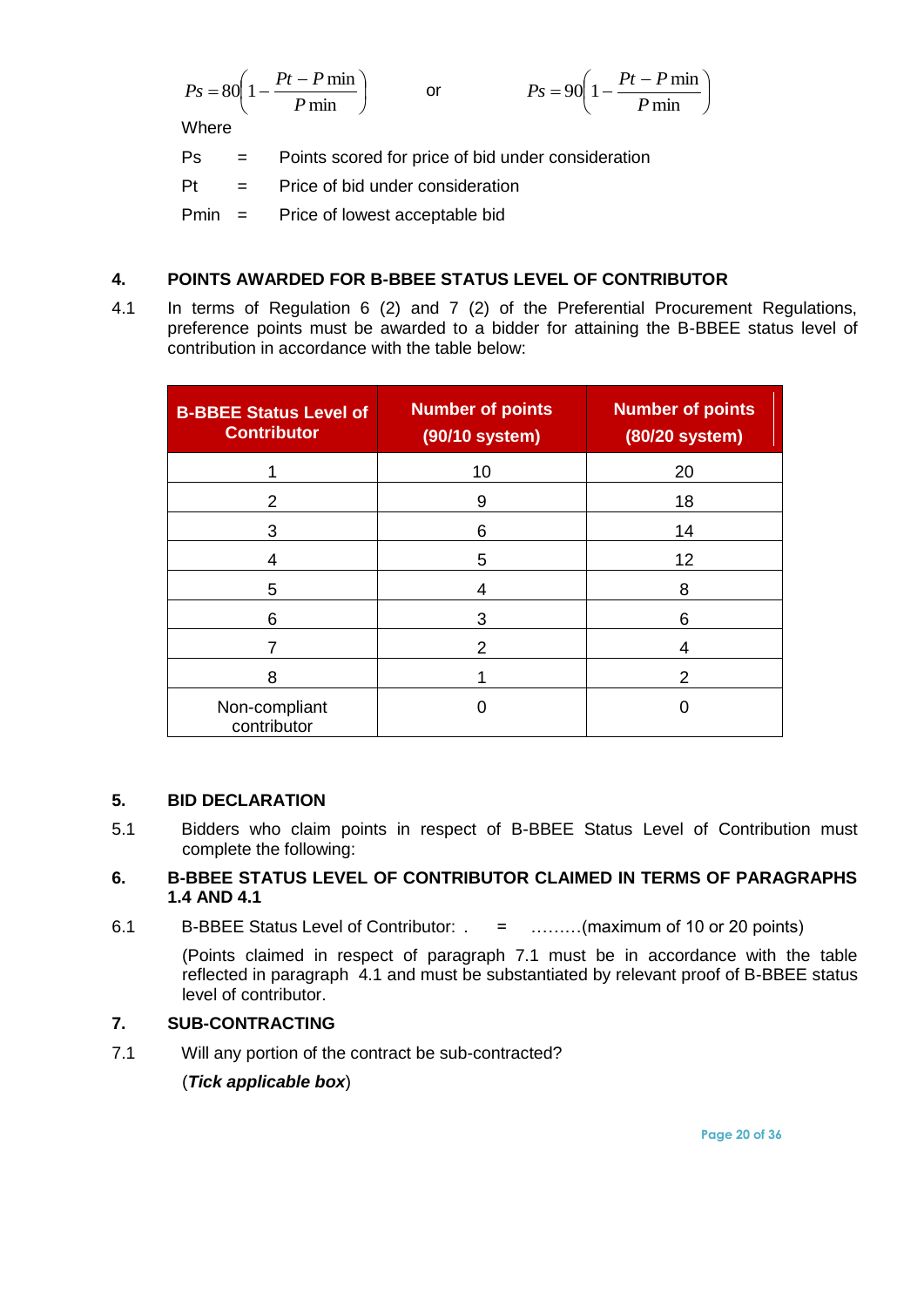

- 7.1.1 If yes, indicate:
	- i) What percentage of the contract will be subcontracted............…………….…………%
	- ii) The name of the sub-contractor…………………………………………………………..
	- iii) The B-BBEE status level of the sub-contractor......................................……………..
	- iv) Whether the sub-contractor is an EME or QSE

*(Tick applicable box*) YES NO

Specify, by ticking the appropriate box, if subcontracting with an enterprise in terms of Preferential Procurement Regulations,2017

| Designated Group: An EME or QSE which is at last 51% owned        | <b>EME</b> | QSE |
|-------------------------------------------------------------------|------------|-----|
| by:                                                               |            |     |
| <b>Black people</b>                                               |            |     |
| Black people who are youth                                        |            |     |
| Black people who are women                                        |            |     |
| Black people with disabilities                                    |            |     |
| Black people living in rural or underdeveloped areas or townships |            |     |
| Cooperative owned by black people                                 |            |     |
| Black people who are military veterans                            |            |     |
| 0R                                                                |            |     |
| Any EME                                                           |            |     |
| Any QSE                                                           |            |     |

#### 8. **DECLARATION WITH REGARD TO COMPANY/FIRM**

8.1 Name of company/firm:………………………………………………………………………….

8.2 VAT registration number:……………………………………….…………………………………

8.3 Company registration number:…………….……………………….…………………………….

#### 8.4 TYPE OF COMPANY/ FIRM

- D Partnership/Joint Venture / Consortium
- □ One person business/sole propriety
- **Close corporation**
- D Company
- (Pty) Limited

[TICK APPLICABLE BOX]

#### 8.5 DESCRIBE PRINCIPAL BUSINESS ACTIVITIES

**Page 21 of 36**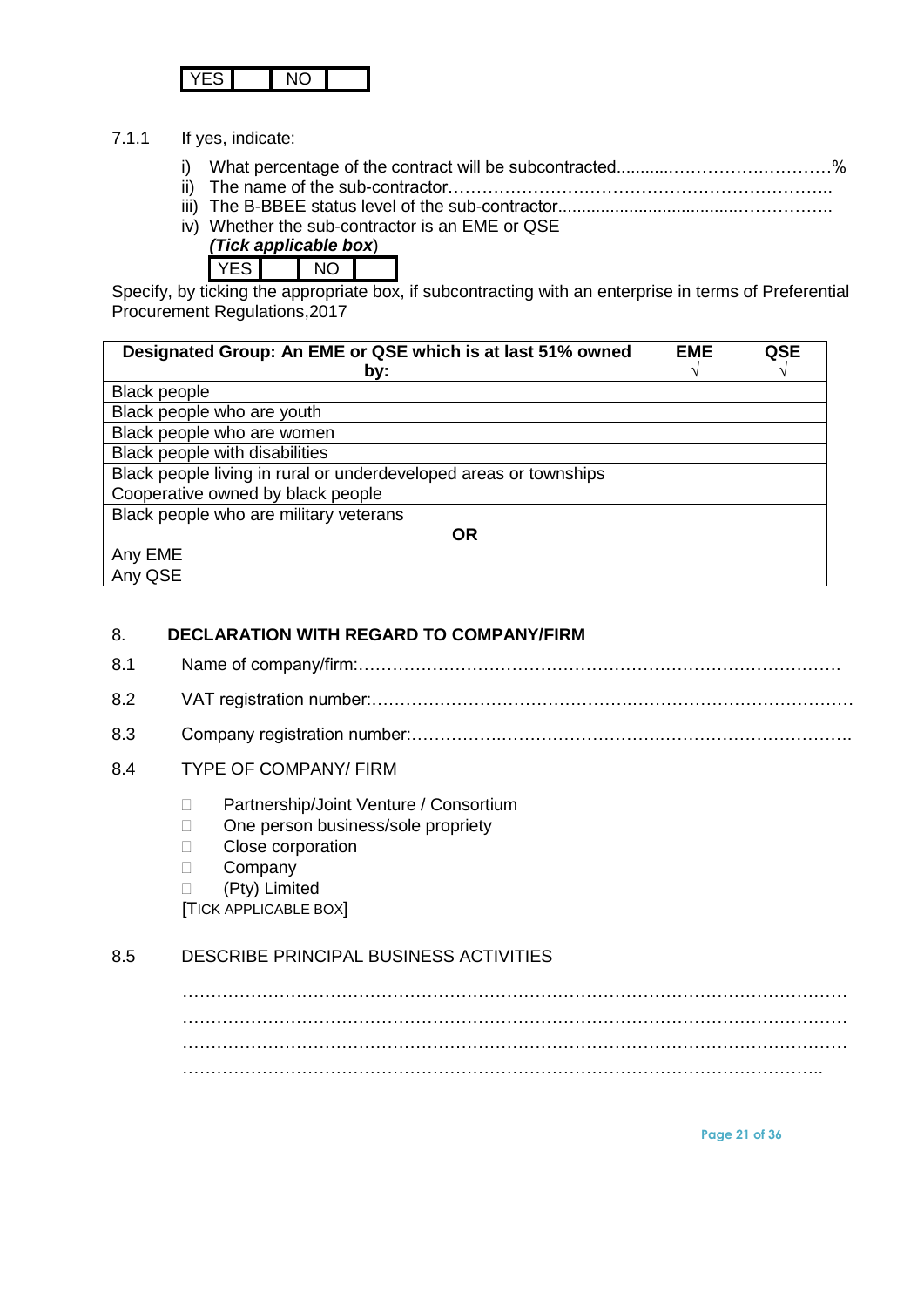#### 8.6 COMPANY CLASSIFICATION

- Manufacturer
- □ Supplier
- □ Professional service provider
- $\Box$  Other service providers, e.g. transporter, etc.

[*TICK APPLICABLE BOX*]

#### **8.7 MUNICIPAL INFORMATION**

**Municipality where business is situated: ….………………………………………………. Registered Account Number: …………………………. Stand Number:** 

- 8.8 Total number of years the company/firm has been in business:……………………………
- 8.9 I/we, the undersigned, who is / are duly authorised to do so on behalf of the company/firm, certify that the points claimed, based on the B-BBE status level of contributor indicated in paragraphs 1.4 and 6.1 of the foregoing certificate, qualifies the company/ firm for the preference(s) shown and I / we acknowledge that:
	- i) The information furnished is true and correct;
	- ii) The preference points claimed are in accordance with the General Conditions as indicated in paragraph 1 of this form;
	- iii) In the event of a contract being awarded as a result of points claimed as shown in paragraphs 1.4 and 6.1, the contractor may be required to furnish documentary proof to the satisfaction of the purchaser that the claims are correct;
	- iv) If the B-BBEE status level of contributor has been claimed or obtained on a fraudulent basis or any of the conditions of contract have not been fulfilled, the purchaser may, in addition to any other remedy it may have –
		- (a) disqualify the person from the bidding process;
		- (b) recover costs, losses or damages it has incurred or suffered as a result of that person's conduct;
		- (c) cancel the contract and claim any damages which it has suffered as a result of having to make less favourable arrangements due to such cancellation;
		- (d) recommend that the bidder or contractor, its shareholders and directors, or only the shareholders and directors who acted on a fraudulent basis, be restricted by the National Treasury from obtaining business from any organ of state for a period not exceeding 10 years, after the *audi alteram partem* (hear the other side) rule has been applied; and
		- (e) forward the matter for criminal prosecution.

| <b>WITNESSES</b> | SIGNATURE(S) OF BIDDERS(S) |
|------------------|----------------------------|
| ົ                | DATE:<br><b>ADDRESS</b>    |
|                  |                            |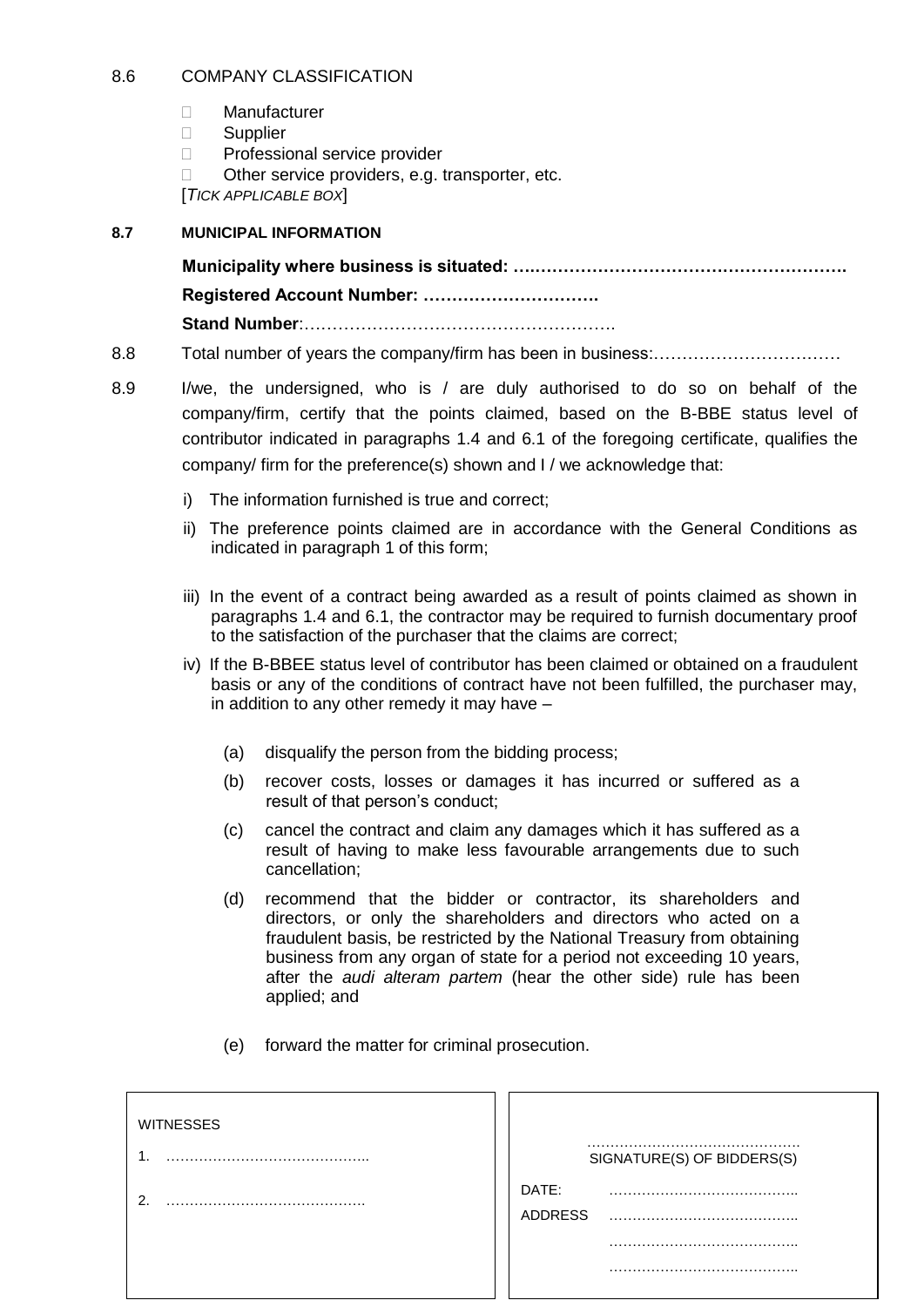

#### **DECLARATION CERTIFICATE FOR LOCAL PRODUCTION AND CONTENT FOR DESIGNATED SECTORS**

This Municipal Bidding Document (MBD) must form part of all bids invited. It contains general information and serves as a declaration form for local content (local production and local content are used interchangeably).

Before completing this declaration, bidders must study the General Conditions, Definitions, Directives applicable in respect of Local Content as prescribed in the Preferential Procurement Regulations, 2011 and the South African Bureau of Standards (SABS) approved technical specification number SATS 1286:2011 (Edition 1) and the Guidance on the Calculation of Local Content together with the Local Content Declaration Templates [Annex C (Local Content Declaration: Summary Schedule), D (Imported Content Declaration: Supporting Schedule to Annex C) and E (Local Content Declaration: Supporting Schedule to Annex C)].

#### **1. General Conditions**

- 1.1. Preferential Procurement Regulations, 2011 (Regulation 9) makes provision for the promotion of local production and content.
- 1.2. Regulation 9.(1) prescribes that in the case of designated sectors, where in the award of bids local production and content is of critical importance, such bids must be advertised with the specific bidding condition that only locally produced goods, services or works or locally manufactured goods, with a stipulated minimum threshold for local production and content will be considered.
- 1.3. Where necessary, for bids referred to in paragraph 1.2 above, a two stage bidding process may be followed, where the first stage involves a minimum threshold for local production and content and the second stage price and B-BBEE.
- 1.4. A person awarded a contract in relation to a designated sector, may not sub-contract in such a manner that the local production and content of the overall value of the contract is reduced to below the stipulated minimum threshold.
- 1.5. The local content (LC) expressed as a percentage of the bid price must be calculated in accordance with the SABS approved technical specification number SATS 1286: 2011 as follows:

 $LC = [1 - x / y]$  \*100

**Where** 

- x is the imported content in Rand
- y is the bid price in Rand excluding value added tax (VAT)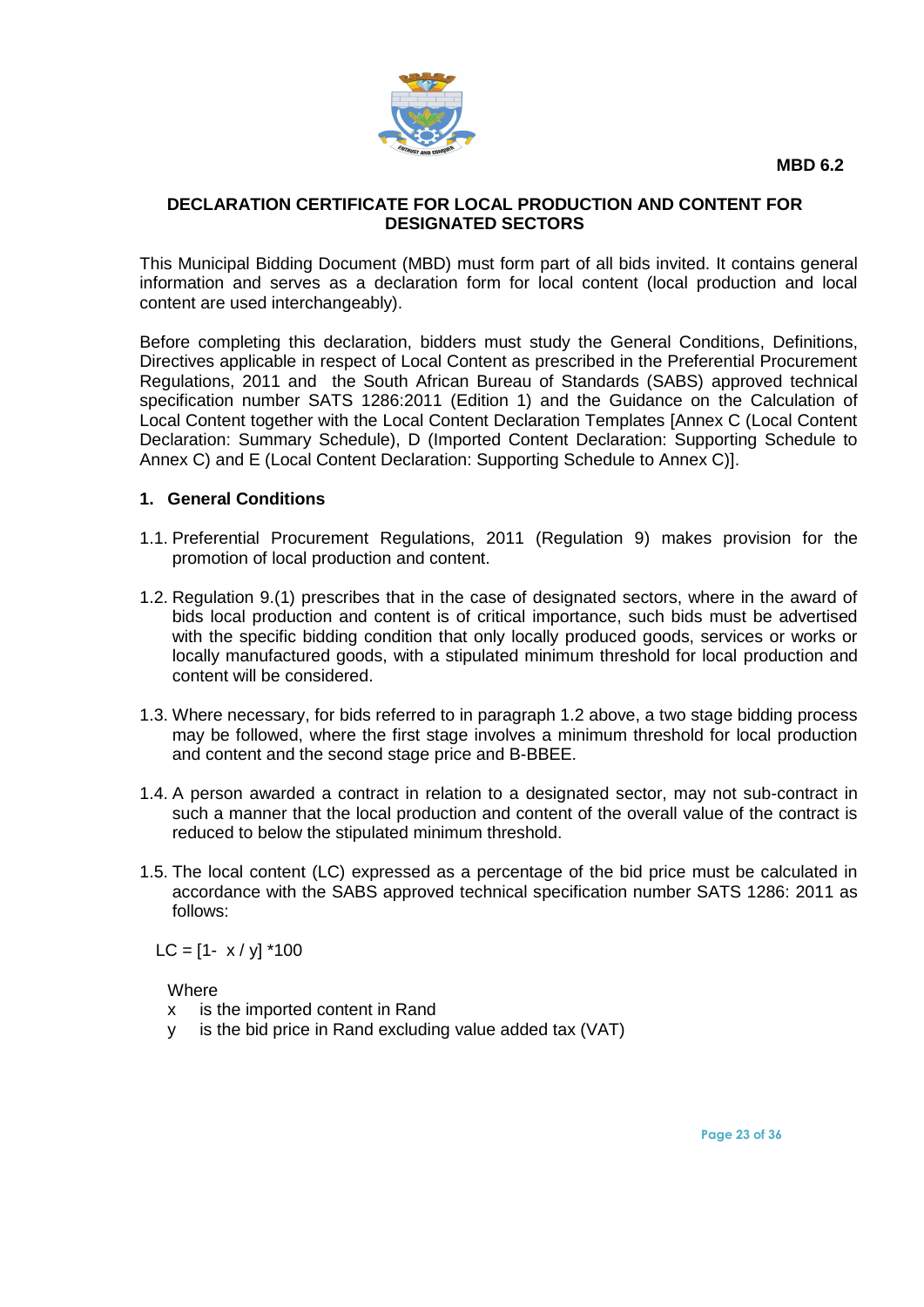Prices referred to in the determination of x must be converted to Rand (ZAR) by using the exchange rate published by the South African Reserve Bank (SARB) at 12:00 on the date of advertisement of the bid as required in paragraph 4.1 below.

#### **The SABS approved technical specification number SATS 1286:2011 is accessible on http://www.thedti.gov.za/industrial development/ip.jsp at no cost.**

1.6. A bid may be disqualified if this Declaration Certificate and the Annex C (Local Content Declaration: Summary Schedule) are not submitted as part of the bid documentation;

#### **2. Definitions**

- 2.1. **"bid"** includes written price quotations, advertised competitive bids or proposals;
- 2.2. **"bid price"** price offered by the bidder, excluding value added tax (VAT);
- 2.3. **"contract"** means the agreement that results from the acceptance of a bid by an organ of state;
- 2.4. **"designated sector"** means a sector, sub-sector or industry that has been designated by the Department of Trade and Industry in line with national development and industrial policies for local production, where only locally produced services, works or goods or locally manufactured goods meet the stipulated minimum threshold for local production and content;
- 2.5. **"duly sign"**means a Declaration Certificate for Local Content that has been signed by the Chief Financial Officer or other legally responsible person nominated in writing by the Chief Executive, or senior member / person with management responsibility(close corporation, partnership or individual).
- 2.6. **"imported content"** means that portion of the bid price represented by the cost of components, parts or materials which have been or are still to be imported (whether by the supplier or its subcontractors) and which costs are inclusive of the costs abroad (this includes labour and intellectual property costs), plus freight and other direct importation costs, such as landing costs, dock duties, import duty, sales duty or other similar tax or duty at the South African port of entry;
- 2.7. **"local content"** means that portion of the bid price which is not included in the imported content, provided that local manufacture does take place;
- 2.8. **"stipulated minimum threshold"** means that portion of local production and content as determined by the Department of Trade and Industry; and
- 2.9. **"sub-contract"** means the primary contractor's assigning, leasing, making out work to, or employing another person to support such primary contractor in the execution of part of a project in terms of the contract.
- **3. The stipulated minimum threshold(s) for local production and content (refer to Annex A of SATS 1286:2011) for this bid is/are as follows:**

Description of services, works or goods Stipulated minimum threshold

**Page 24 of 36**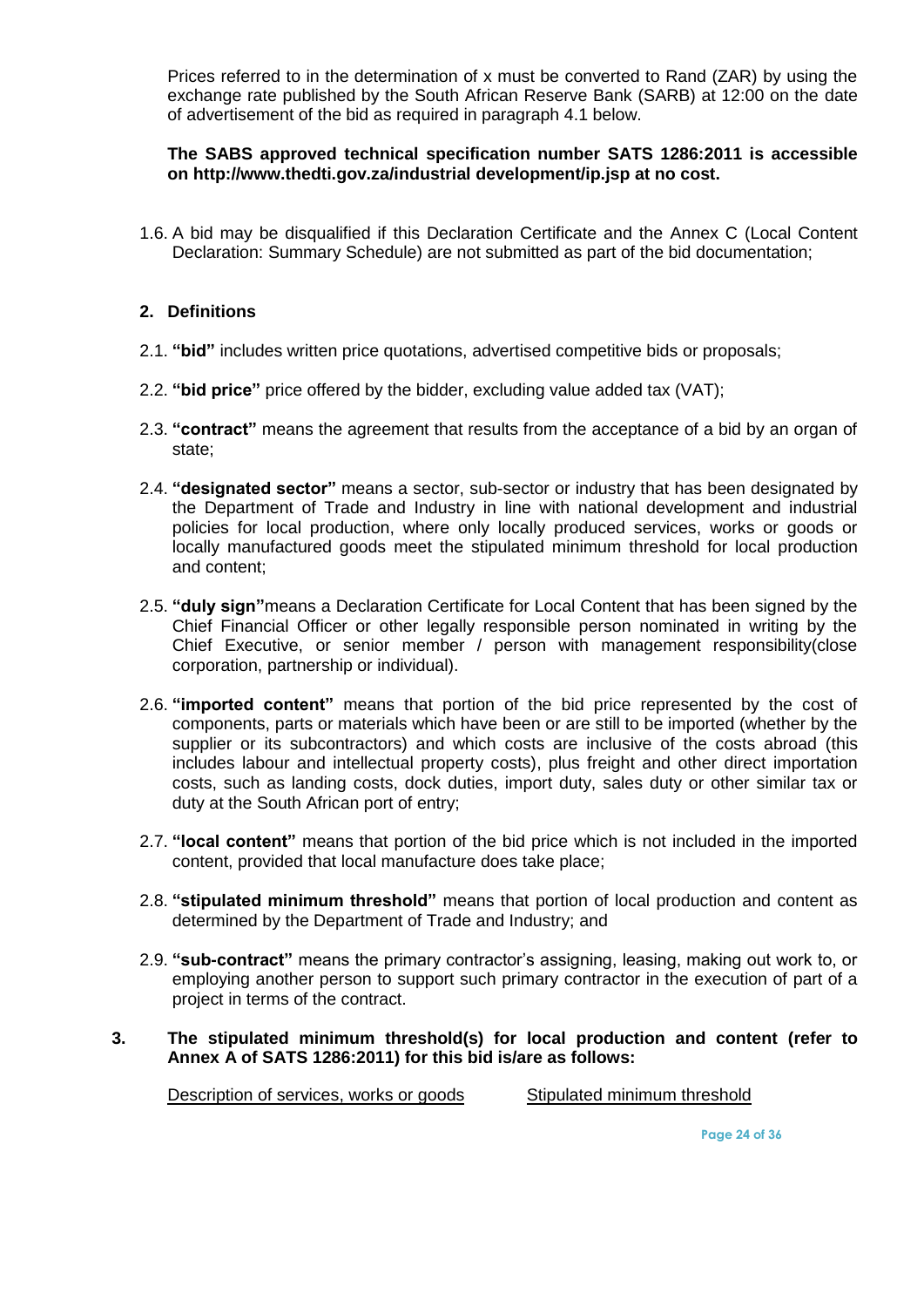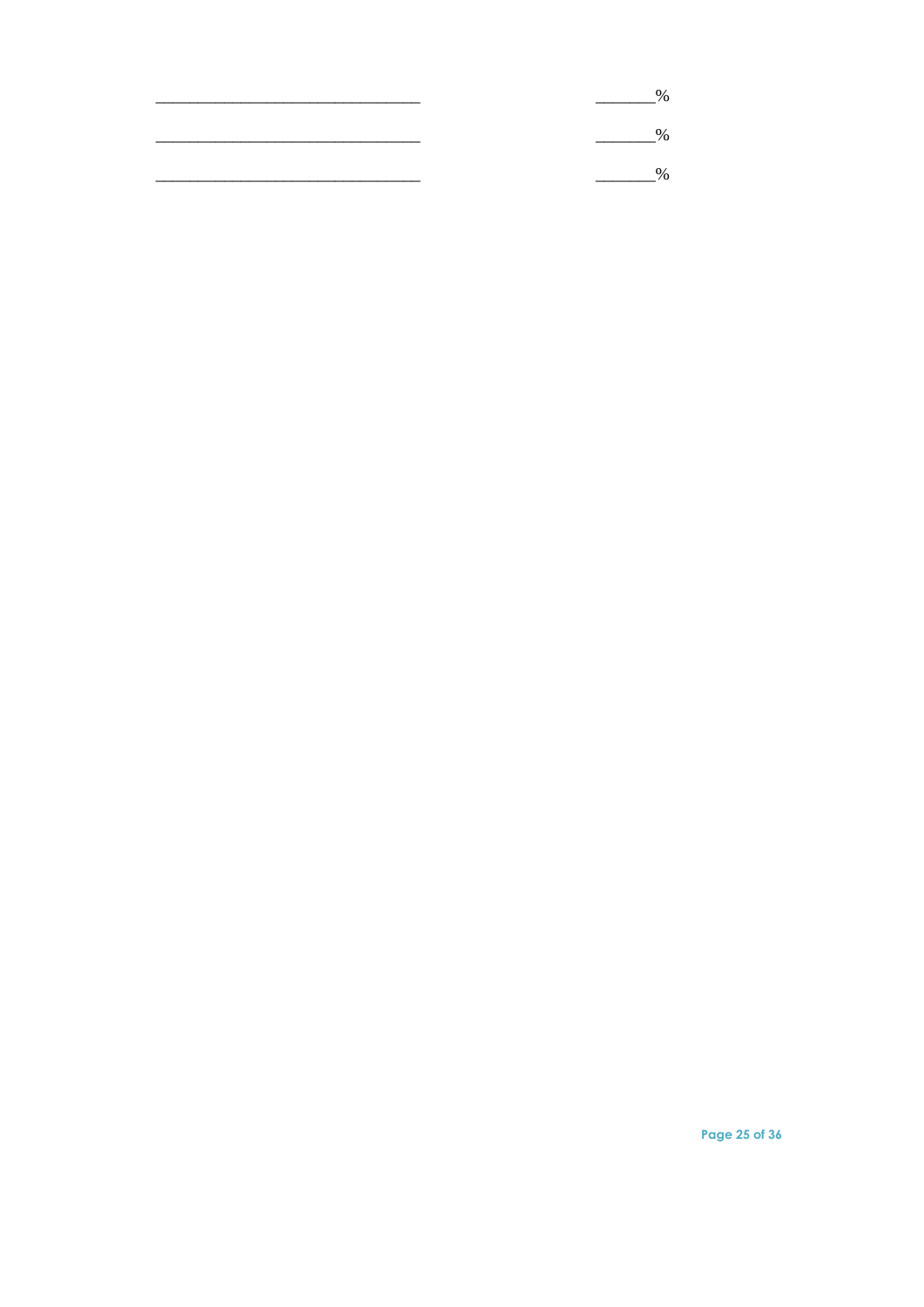4. Does any portion of the services, works or goods offered have any imported content?

(*Tick applicable box*)

4.1 If yes, the rate(s) of exchange to be used in this bid to calculate the local content as prescribed in paragraph 1.5 of the general conditions must be the rate(s) published by the SARB for the specific currency at 12:00 on the date of advertisement of the bid.

The relevant rates of exchange information is accessible on [www.reservebank.co.za](http://www.reservebank.co.za/)

Indicate the rate(s) of exchange against the appropriate currency in the table below (refer to Annex A of SATS 1286:2011):

| Currency       | <b>Rates of exchange</b> |
|----------------|--------------------------|
| US Dollar      |                          |
| Pound Sterling |                          |
| Euro           |                          |
| Yen            |                          |
| Other          |                          |

NB: Bidders must submit proof of the SARB rate (s) of exchange used.

5. Where, after the award of a bid, challenges are experienced in meeting the stipulated minimum threshold for local content the dti must be informed accordingly in order for the dti to verify and in consultation with the Accounting Officer / Accounting Authority provide directives in this regard.

#### **LOCAL CONTENT DECLARATION (REFER TO ANNEX B OF SATS 1286:2011)**

**LOCAL CONTENT DECLARATION BY CHIEF FINANCIAL OFFICER OR OTHER LEGALLY RESPONSIBLE PERSON NOMINATED IN WRITING BY THE CHIEF EXECUTIVE OR SENIOR MEMBER/PERSON WITH MANAGEMENT RESPONSIBILITY (CLOSE CORPORATION, PARTNERSHIP OR INDIVIDUAL)** 

**IN RESPECT OF BID NO.** .................................................................................

**ISSUED BY:** (Procurement Authority / Name of Municipality / Municipal Entity):

.........................................................................................................................

NB

- 1 The obligation to complete, duly sign and submit this declaration cannot be transferred to an external authorized representative, auditor or any other third party acting on behalf of the bidder.
- 2 Guidance on the Calculation of Local Content together with Local Content<br>Declaration Templates (Annex C. D and E) is accessible on Declaration Templates (Annex C, D and E) is accessible on [http://www.thedti.gov.za/industrial development/ip.jsp.](http://www.thedti.gov.za/industrial%20development/ip.jsp.) Bidders should first complete Declaration D. After completing Declaration D, bidders should complete Declaration E and then consolidate the information on Declaration C. **Declaration C should be submitted with the bid documentation at the closing date and time of the bid in**

**Page 26 of 36**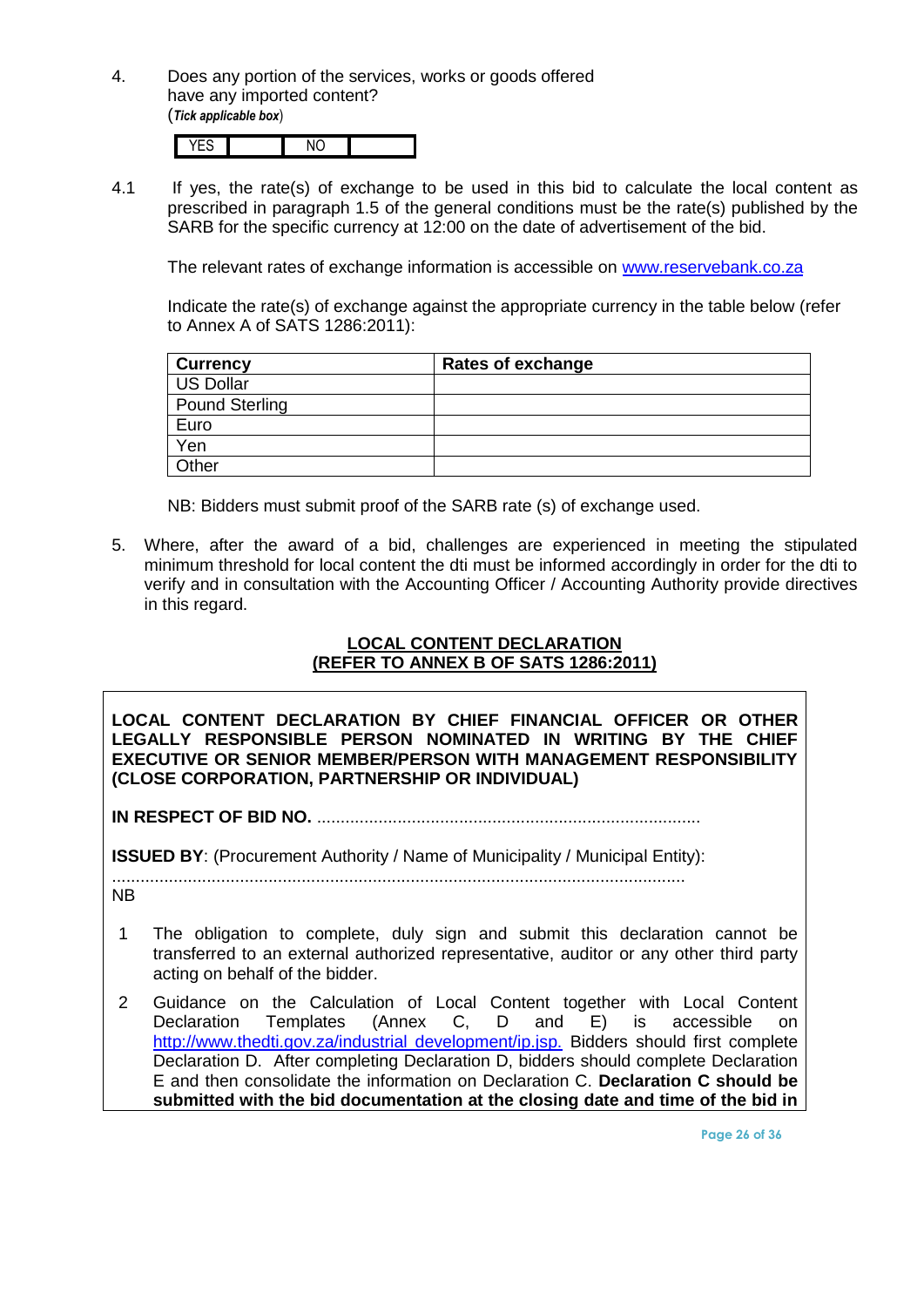**order to substantiate the declaration made in paragraph (c) below.** Declarations D and E should be kept by the bidders for verification purposes for a period of at least 5 years. The successful bidder is required to continuously update Declarations C, D and E with the actual values for the duration of the contract.

| entity), the following: |  |  |
|-------------------------|--|--|

- (a) The facts contained herein are within my own personal knowledge.
- (b) I have satisfied myself that:
	- (i) the goods/services/works to be delivered in terms of the above-specified bid comply with the minimum local content requirements as specified in the bid, and as measured in terms of SATS 1286:2011;
- (c) The local content percentages (%) indicated below has been calculated using the formula given in clause 3 of SATS 1286:2011, the rates of exchange indicated in paragraph 4.1 above and the information contained in Declaration D and E which has been consolidated in Declaration C;

| Bid price, excluding VAT (y)                                       |  |
|--------------------------------------------------------------------|--|
| Imported content (x), as calculated in terms of SATS 1286:2011     |  |
| Stipulated minimum threshold for local content (paragraph 3 above) |  |
| Local content %, as calculated in terms of SATS 1286:2011          |  |

**If the bid is for more than one product, the local content percentages for each product contained in Declaration C shall be used instead of the table above. The local content percentages for each product has been calculated using the formula given in clause 3 of SATS 1286:2011, the rates of exchange indicated in paragraph 4.1 above and the information contained in Declaration D and E.**

- (d) I accept that the Procurement Authority / Municipality /Municipal Entity has the right to request that the local content be verified in terms of the requirements of SATS 1286:2011.
- (e) I understand that the awarding of the bid is dependent on the accuracy of the information furnished in this application. I also understand that the submission of incorrect data, or data that are not verifiable as described in SATS 1286:2011, may result in the Procurement Authority / Municipal / Municipal Entity imposing any or all of the remedies as provided for in Regulation 13 of the Preferential Procurement Regulations, 2011 promulgated under the Preferential Policy Framework Act (PPPFA), 2000 (Act No. 5 of 2000).

| <b>SIGNATURE:</b>    | <b>DATE:</b> |
|----------------------|--------------|
| <b>WITNESS No. 1</b> | <b>DATE:</b> |
| <b>WITNESS No. 2</b> | DATE:        |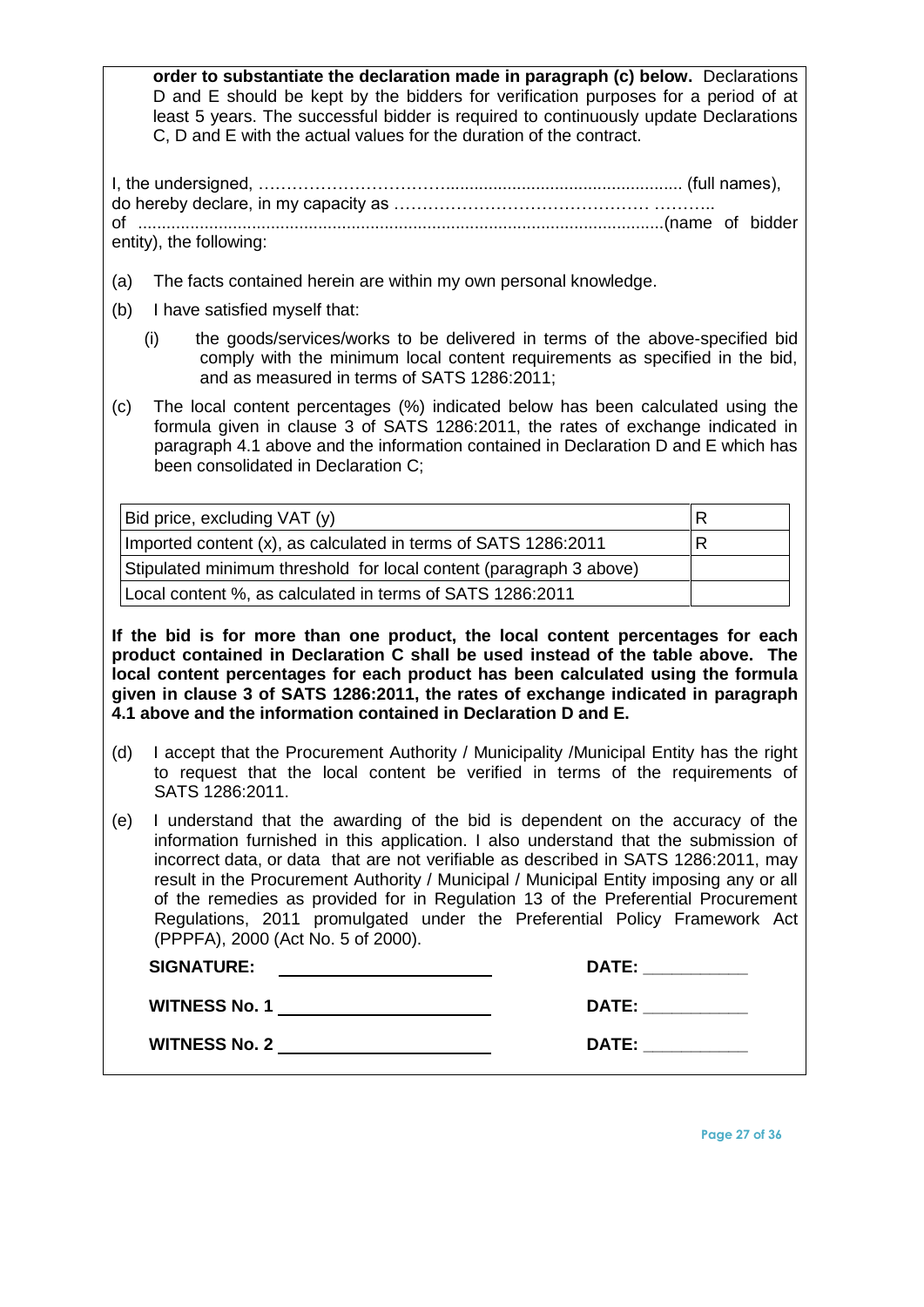#### **CONTRACT FORM - RENDERING OF SERVICES**

**THIS FORM MUST BE FILLED IN DUPLICATE BY BOTH THE SERVICE PROVIDER (PART 1) AND THE PURCHASER (PART 2). BOTH FORMS MUST BE SIGNED IN THE ORIGINAL SO THAT THE SERVICE PROVIDER AND THE PURCHASER WOULD BE IN POSSESSION OF ORIGINALLY SIGNED CONTRACTS FOR THEIR RESPECTIVE RECORDS.**

#### **PART 1 (TO BE FILLED IN BY THE SERVICE PROVIDER)**

- 1. I hereby undertake to render services described in the attached bidding documents to (name of the institution)……………………………………. in accordance with the requirements and task directives / proposals specifications stipulated in Bid Number………….……….. at the price/s quoted. My offer/s remain binding upon me and open for acceptance by the Purchaser during the validity period indicated and calculated from the closing date of the bid.
- 2. The following documents shall be deemed to form and be read and construed as part of this agreement:
	- (i) Bidding documents,
		- *-* Invitation to bid;
		- *-* Tax clearance certificate;
		- *-* Pricing schedule(s);
		- *-* Filled in task directive/proposal;
		- *-* Preference claims for Broad Based Black Economic Empowerment Status Level of Contribution in terms of the Preferential Procurement Regulations 2011;
		- *-* Declaration of interest;
		- *-* Declaration of Bidder's past SCM practices;
			- *-* Certificate of Independent Bid Determination;
		- **Special Conditions of Contract;**
	- (ii) General Conditions of Contract; and
	- (iii) Other (specify)
- 3. I confirm that I have satisfied myself as to the correctness and validity of my bid; that the price(s) and rate(s) quoted cover all the services specified in the bidding documents; that the price(s) and rate(s) cover all my obligations and I accept that any mistakes regarding price(s) and rate(s) and calculations will be at my own risk.
- 4. I accept full responsibility for the proper execution and fulfilment of all obligations and conditions devolving on me under this agreement as the principal liable for the due fulfillment of this contract.
- 5. I declare that I have no participation in any collusive practices with any bidder or any other person regarding this or any other bid.
- 6. I confirm that I am duly authorised to sign this contract.

| NAME (PRINT)     |   |                  |
|------------------|---|------------------|
|                  | . | <b>WITNESSES</b> |
| CAPACITY         |   | 4                |
| <b>SIGNATURE</b> |   | $\overline{2}$   |
| NAME OF FIRM     |   | DATE:            |
| DATE             | . |                  |

**Page 28 of 36**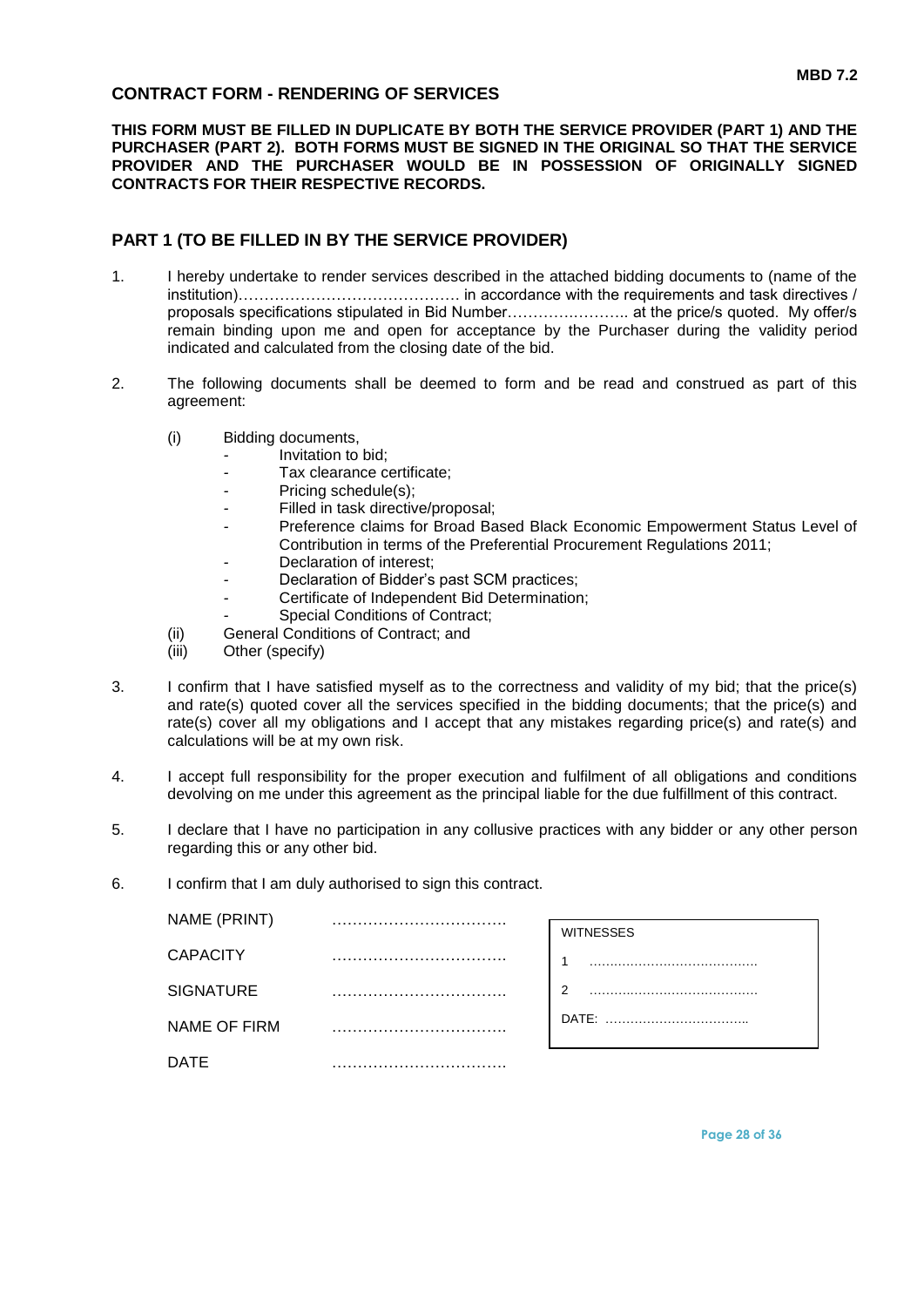

#### **CONTRACT FORM - RENDERING OF SERVICES**

#### **PART 2 (TO BE FILLED IN BY THE PURCHASER)**

- 1. I……………………………………………. in my capacity as……………………...………………………… accept your bid under reference number ………………dated………………………for the rendering of services indicated hereunder and/or further specified in the annexure(s).
- 2. An official order indicating service delivery instructions is forthcoming.
- 3. I undertake to make payment for the services rendered in accordance with the terms and conditions of the contract, within 30 (thirty) days after receipt of an invoice.

| <b>DESCRIPTION OF</b><br><b>SERVICE</b> | PRICE (ALL<br><b>APPLICABLE</b><br><b>TAXES</b><br><b>INCLUDED)</b> | <b>COMPLETION</b><br><b>DATE</b> | <b>B-BBEE</b><br><b>STATUS LEVEL</b><br><b>OF</b><br><b>CONTRIBUTION</b> | <b>MINIMUM</b><br><b>THRESHOLD</b><br><b>FOR LOCAL</b><br><b>PRODUCTION</b><br><b>AND CONTENT</b><br>(if applicable) |
|-----------------------------------------|---------------------------------------------------------------------|----------------------------------|--------------------------------------------------------------------------|----------------------------------------------------------------------------------------------------------------------|
|                                         |                                                                     |                                  |                                                                          |                                                                                                                      |
|                                         |                                                                     |                                  |                                                                          |                                                                                                                      |

4. I confirm that I am duly authorized to sign this contract.

SIGNED AT ……………………………………… ON ………………………………..

NAME (PRINT) ………………………………………….

SIGNATURE …………………………………………

OFFICIAL STAMP

| <b>WITNESSES</b> |
|------------------|
| 1                |
| 2                |
| DATE:            |

**Page 29 of 36**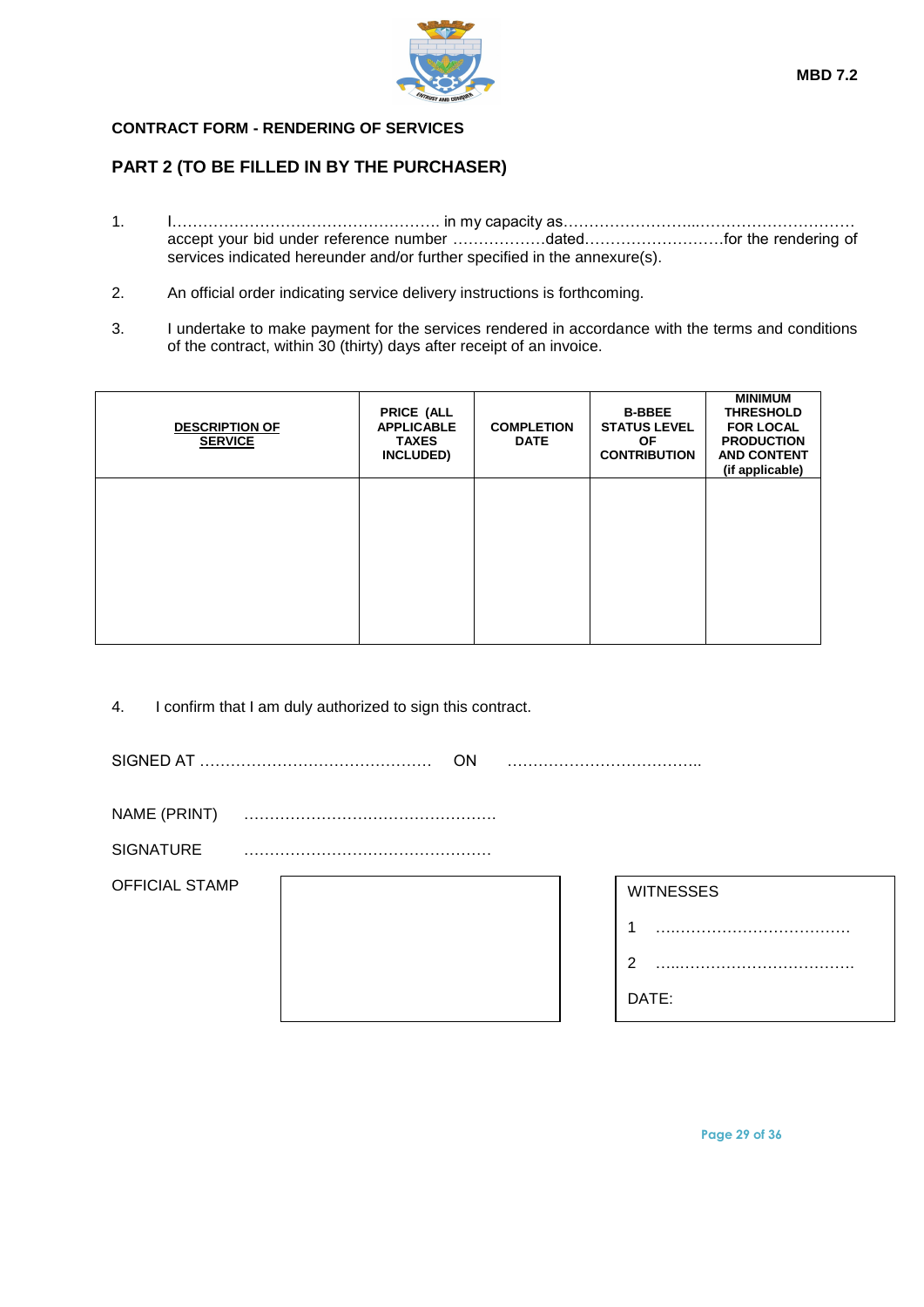

#### **DECLARATION OF BIDDER'S PAST SUPPLY CHAIN MANAGEMENT PRACTICES**

- 1 This Municipal Bidding Document must form part of all bids invited.
- 2 It serves as a declaration to be used by municipalities and municipal entities in ensuring that when goods and services are being procured, all reasonable steps are taken to combat the abuse of the supply chain management system.
- 3 The bid of any bidder may be rejected if that bidder, or any of its directors have:
	- a. abused the municipality's / municipal entity's supply chain management system or committed any improper conduct in relation to such system;
	- b. been convicted for fraud or corruption during the past five years;
	- c. willfully neglected, reneged on or failed to comply with any government, municipal or other public sector contract during the past five years; or
	- d. been listed in the Register for Tender Defaulters in terms of section 29 of the Prevention and Combating of Corrupt Activities Act (No 12 of 2004).

#### **4 In order to give effect to the above, the following questionnaire must be completed and submitted with the bid.**

| Item  | <b>Question</b>                                                                                                                                                                                                            | Yes        | Νo |
|-------|----------------------------------------------------------------------------------------------------------------------------------------------------------------------------------------------------------------------------|------------|----|
| 4.1   | Is the bidder or any of its directors listed on the National Treasury's Database<br>of Restricted Suppliers as companies or persons prohibited from doing<br>business with the public sector?                              | <b>Yes</b> | No |
|       | (Companies or persons who are listed on this Database were informed in w<br>restriction by the Accounting Officer/Authority of the institution that<br>restriction after the <i>audi alteram partem</i> rule was applied). |            |    |
|       | The Database of Restricted Suppliers now resides on the National<br>website(www.treasury.gov.za) and can be accessed by clicking on its link at the<br>the home page.                                                      |            |    |
| 4.1.1 | If so, furnish particulars:                                                                                                                                                                                                |            |    |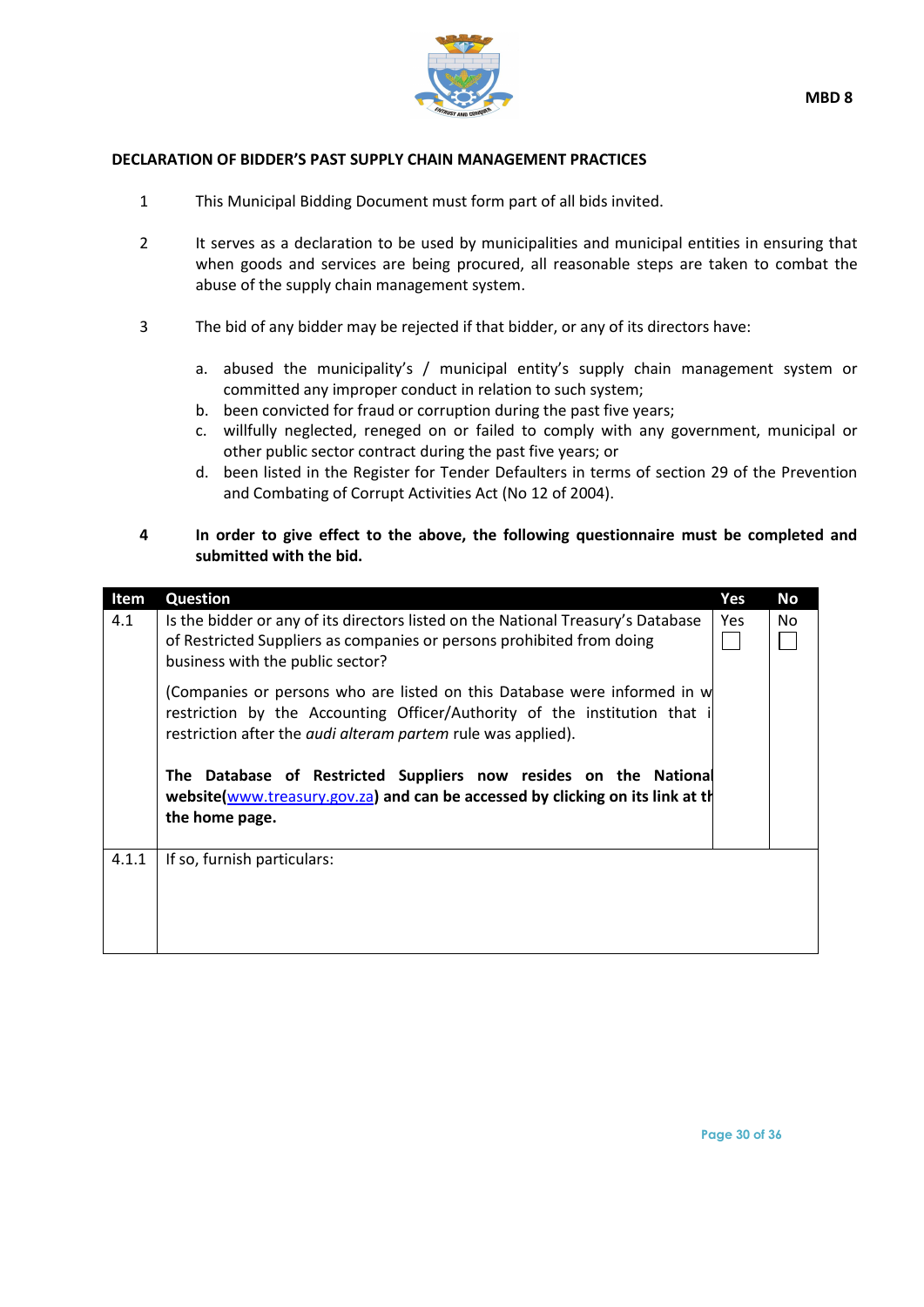| 4.2   | Is the bidder or any of its directors listed on the Register for Tender<br>Defaulters in terms of section 29 of the Prevention and Combating of Corrupt<br>Activities Act (No 12 of 2004)?<br>The Register for Tender Defaulters can be accessed on the National<br>Treasury's website (www.treasury.gov.za) by clicking on its link at the<br>bottom of the home page. | Yes                             | No        |
|-------|-------------------------------------------------------------------------------------------------------------------------------------------------------------------------------------------------------------------------------------------------------------------------------------------------------------------------------------------------------------------------|---------------------------------|-----------|
| 4.2.1 | If so, furnish particulars:                                                                                                                                                                                                                                                                                                                                             |                                 |           |
| 4.3   | Was the bidder or any of its directors convicted by a court of law (including a<br>court of law outside the Republic of South Africa) for fraud or corruption<br>during the past five years?                                                                                                                                                                            | Yes<br>$\overline{\phantom{0}}$ | No        |
| 4.3.1 | If so, furnish particulars:                                                                                                                                                                                                                                                                                                                                             |                                 |           |
|       |                                                                                                                                                                                                                                                                                                                                                                         |                                 |           |
| Item  | <b>Question</b>                                                                                                                                                                                                                                                                                                                                                         | Yes                             | <b>No</b> |
| 4.4   | Does the bidder or any of its directors owe any municipal rates and taxes or<br>municipal charges to the municipality / municipal entity, or to any other<br>municipality / municipal entity, that is in arrears for more than three<br>months?                                                                                                                         | Yes<br>$\sim$                   | No        |
| 4.4.1 | If so, furnish particulars:                                                                                                                                                                                                                                                                                                                                             |                                 |           |
| 4.5   | Was any contract between the bidder and the municipality / municipal entity<br>or any other organ of state terminated during the past five years on account<br>of failure to perform on or comply with the contract?                                                                                                                                                    | Yes<br>$\sim$                   | No        |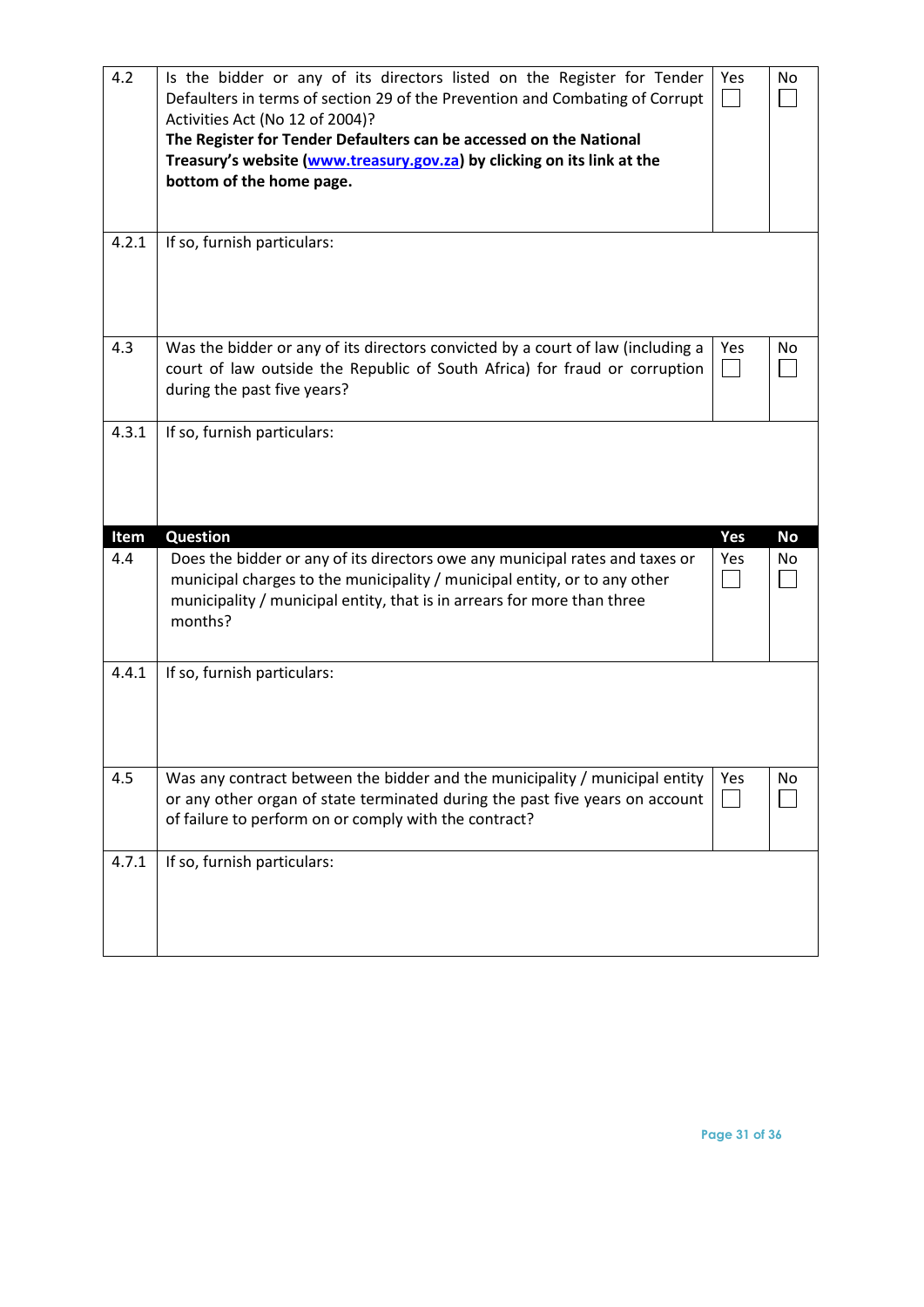**I, THE UNDERSIGNED (FULL NAME) …………..……………………………..……CERTIFY THAT THE INFORMATION FURNISHED ON THIS DECLARATION FORM TRUE AND CORRECT. I ACCEPT THAT, IN ADDITION TO CANCELLATION OF A CONTRACT, ACTION MAY BE TAKEN AGAINST ME SHOULD THIS DECLARATION PROVE TO BE FALSE**

| Signature | Date |
|-----------|------|

 **………………………………………. ……………………………………………………………..**

**Position CONSERVING POSITION** 

**Page 32 of 36**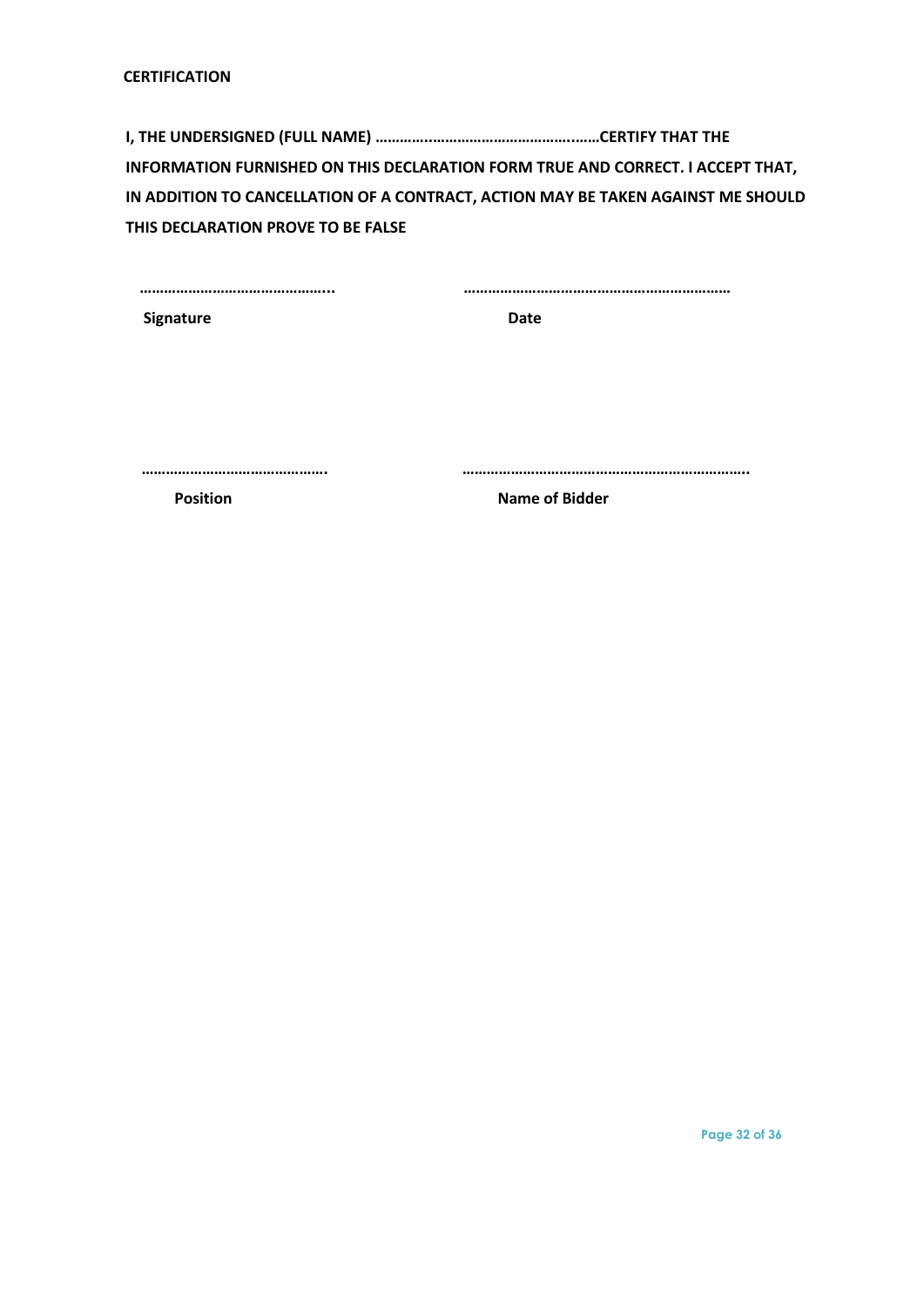

#### **CERTIFICATE OF INDEPENDENT BID DETERMINATION**

- 1 This Municipal Bidding Document (MBD) must form part of all bids<sup>1</sup> invited.
- 2 Section 4 (1) (b) (iii) of the Competition Act No. 89 of 1998, as amended, prohibits an agreement between, or concerted practice by, firms, or a decision by an association of firms, if it is between parties in a horizontal relationship and if it involves collusive bidding (or bid rigging).² Collusive bidding is a *pe se* prohibition meaning that it cannot be justified under any grounds.
- 3 Municipal Supply Regulation 38 (1) prescribes that a supply chain management policy must provide measures for the combating of abuse of the supply chain management system, and must enable the accounting officer, among others, to:
	- a. take all reasonable steps to prevent such abuse;
	- b. reject the bid of any bidder if that bidder or any of its directors has abused the supply chain management system of the municipality or municipal entity or has committed any improper conduct in relation to such system; and
	- c. cancel a contract awarded to a person if the person committed any corrupt or fraudulent act during the bidding process or the execution of the contract.
	- 4 This MBD serves as a certificate of declaration that would be used by institutions to ensure that, when bids are considered, reasonable steps are taken to prevent any form of bidrigging.
	- 5 In order to give effect to the above, the attached Certificate of Bid Determination (MBD 9) must be completed and submitted with the bid:

**¹ Includes price quotations, advertised competitive bids, limited bids and proposals.**

**² Bid rigging (or collusive bidding) occurs when businesses, that would otherwise be expected to compete, secretly conspire to raise prices or lower the quality of goods and / or services for purchasers who wish to acquire goods and / or services through a bidding process. Bid rigging is, therefore, an agreement between competitors not to compete**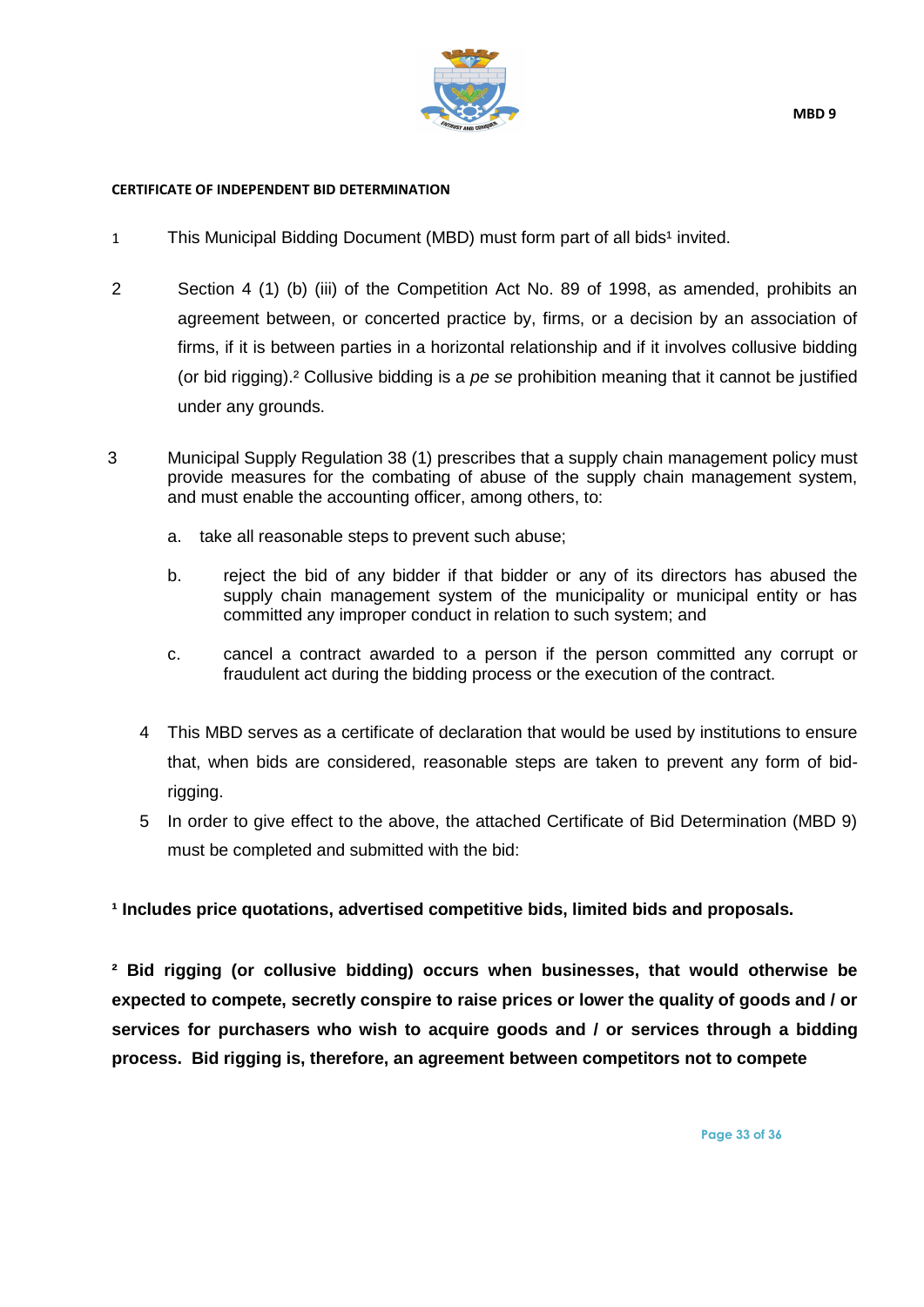#### **CERTIFICATE OF INDEPENDENT BID DETERMINATION**

I, the undersigned, in submitting the accompanying bid:

(Bid Number and Description)

in response to the invitation for the bid made by:

(Name of Municipality / Municipal Entity)

do hereby make the following statements that I certify to be true and complete in every respect:

\_\_\_\_\_\_\_\_\_\_\_\_\_\_\_\_\_\_\_\_\_\_\_\_\_\_\_\_\_\_\_\_\_\_\_\_\_\_\_\_\_\_\_\_\_\_\_\_\_\_\_\_\_\_\_\_\_\_\_\_\_\_\_\_\_\_\_\_\_\_\_\_\_\_\_\_\_\_

\_\_\_\_\_\_\_\_\_\_\_\_\_\_\_\_\_\_\_\_\_\_\_\_\_\_\_\_\_\_\_\_\_\_\_\_\_\_\_\_\_\_\_\_\_\_\_\_\_\_\_\_\_\_\_\_\_\_\_\_\_\_\_\_\_\_\_\_\_\_\_\_

I certify, on behalf of: \_\_\_\_\_\_\_\_\_\_\_\_\_\_\_\_\_\_\_\_\_\_\_\_\_\_\_\_\_\_\_\_\_\_\_\_\_\_\_\_\_\_\_\_\_\_\_\_\_\_\_\_\_\_\_that:

(Name of Bidder)

- 1. I have read and I understand the contents of this Certificate;
- 2. I understand that the accompanying bid will be disqualified if this Certificate is found not to be true and complete in every respect;
- 3. I am authorized by the bidder to sign this Certificate, and to submit the accompanying bid, on behalf of the bidder;
- 4. Each person whose signature appears on the accompanying bid has been authorized by the bidder to determine the terms of, and to sign, the bid, on behalf of the bidder;
- 5. For the purposes of this Certificate and the accompanying bid, I understand that the word "competitor" shall include any individual or organization, other than the bidder, whether or not affiliated with the bidder, who:
	- (a) has been requested to submit a bid in response to this bid invitation;
	- (b) could potentially submit a bid in response to this bid invitation, based on their qualifications, abilities or experience; and
	- (c) provides the same goods and services as the bidder and/or is in the same line of business as the bidder
- 6. The bidder has arrived at the accompanying bid independently from, and without consultation, communication, agreement or arrangement with any competitor. However communication between partners in a joint venture or consortium<sup>3</sup> will not be construed as collusive bidding.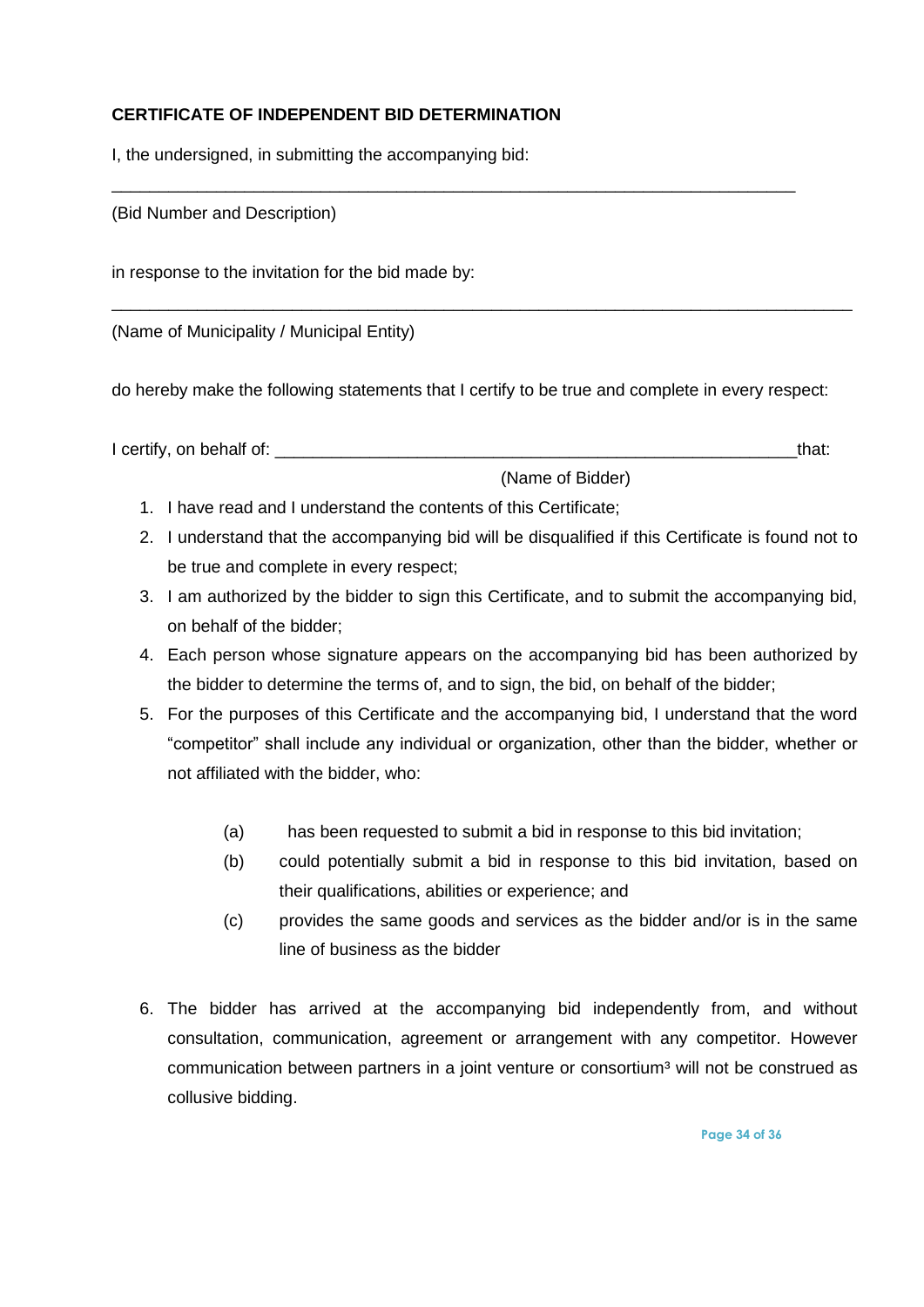- 7. In particular, without limiting the generality of paragraphs 6 above, there has been no consultation, communication, agreement or arrangement with any competitor regarding:
	- (a) prices;
	- (b) geographical area where product or service will be rendered (market allocation)
	- (c) methods, factors or formulas used to calculate prices;
	- (d) the intention or decision to submit or not to submit, a bid;
	- (e) the submission of a bid which does not meet the specifications and conditions of the bid; or
	- (f) bidding with the intention not to win the bid.
- 8. In addition, there have been no consultations, communications, agreements or arrangements with any competitor regarding the quality, quantity, specifications and conditions or delivery particulars of the products or services to which this bid invitation relates.
- 9. The terms of the accompanying bid have not been, and will not be, disclosed by the bidder, directly or indirectly, to any competitor, prior to the date and time of the official bid opening or of the awarding of the contract.

#### **³ Joint venture or Consortium means an association of persons for the purpose of combining their expertise, property, capital, efforts, skill and knowledge in an activity for the execution of a contract.**

10. I am aware that, in addition and without prejudice to any other remedy provided to combat any restrictive practices related to bids and contracts, bids that are suspicious will be reported to the Competition Commission for investigation and possible imposition of administrative penalties in terms of section 59 of the Competition Act No 89 of 1998 and or may be reported to the National Prosecuting Authority (NPA) for criminal investigation and or may be restricted from conducting business with the public sector for a period not exceeding ten (10) years in terms of the Prevention and Combating of Corrupt Activities Act No 12 of 2004 or any other applicable legislation.

| .         |                |
|-----------|----------------|
| Signature | Date           |
| .         |                |
| Position  | Name of Bidder |

**Page 35 of 36**